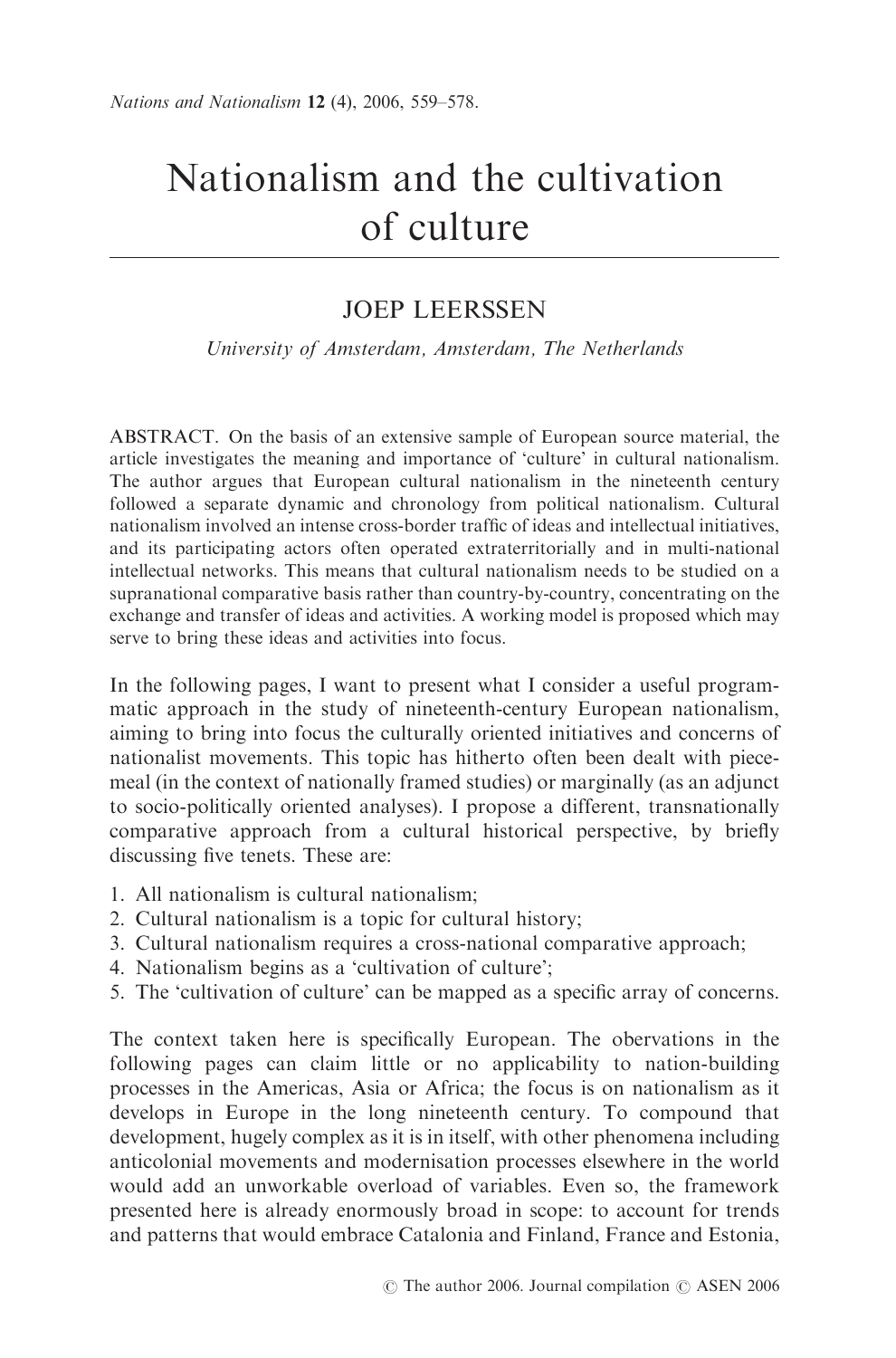Germany and Slovakia, is almost fatuously ambitious. It is offered only as a working model; but offered in the belief, based on a good deal of source research in a fairly wide sample of national cases, that a firmly delineated typology of European-style cultural nationalism is feasible and, what is more, useful – not only as a frame of reference in order to sort out the enormous mass of historical evidence from diverse backgrounds, but also as a basis on which to envisage thematic-comparative research.

## All nationalism is cultural nationalism

We do not easily speak of 'cultural liberalism' or 'cultural socialism'; but the phrase 'cultural nationalism' seems plausible and straightforward enough. It stands to reason because the concept at the heart of nationalism, that of the *nation*, refers to an aggregate of people whose 'peculiar character'<sup>1</sup> is at least in part constituted by cultural factors such as language or historical awareness. Nationalists advance the right to national self-determination, cultural survival and cultural self-expression, as a self-evident and ethically autonomous principle, alongside (not derived from) equality, justice and political stability. If anything, nationalism sees the state as a means to an end (the state should embody its constituent nationality, and derives its right to exist in part from that function<sup>2</sup>).

Nationalism studies so far have not followed a clear approach to dealing with the cultural dimension of nationalism. Early studies (one thinks with special admiration of the work of Hans Kohn and Isaiah Berlin) approached nationalism as a topic in Europe's History of Ideas, concentrating on the texts, the thinkers, the rhetoric and viewpoints that brought nationalism into circulation, and that 'articulated' the nation as a focus of political loyalty. While such scholars charted, with great learning and acumen, the discourse of nationalism, their analyses and typologies have since then been open to criticism; they seemed often to move in the rarefied atmosphere of elite thinkers and writers, with little obvious connection to the mass movement that nationalism was to become.

Since the days of Elie Kedourie and Ernest Gellner, the emphasis has shifted from intellectual to social and political analyses. The focus has moved to the role of nationalist movements in modern state formation, and to the stage of societal development that could give rise to a nationalist movement. The famous 'modernism wars' compounded this.<sup>3</sup> Gellner (1983) had been at pains to argue that the scholarly analysis of nationalism should remain aloof from nationalist dogmas and tenets (especially the belief in an extrahistorical, categorical and apriori existence of nationality). He therefore stressed the cleavage between the recent (nineteenth-century) emergence of nationalism as a constitutional ideology, and the primordial existence of 'the nation' that this ideology invoked, promulgated and in some cases arguably invented. 'Culture' for Gellner meant mainly the rhetorical ammunition of nationalist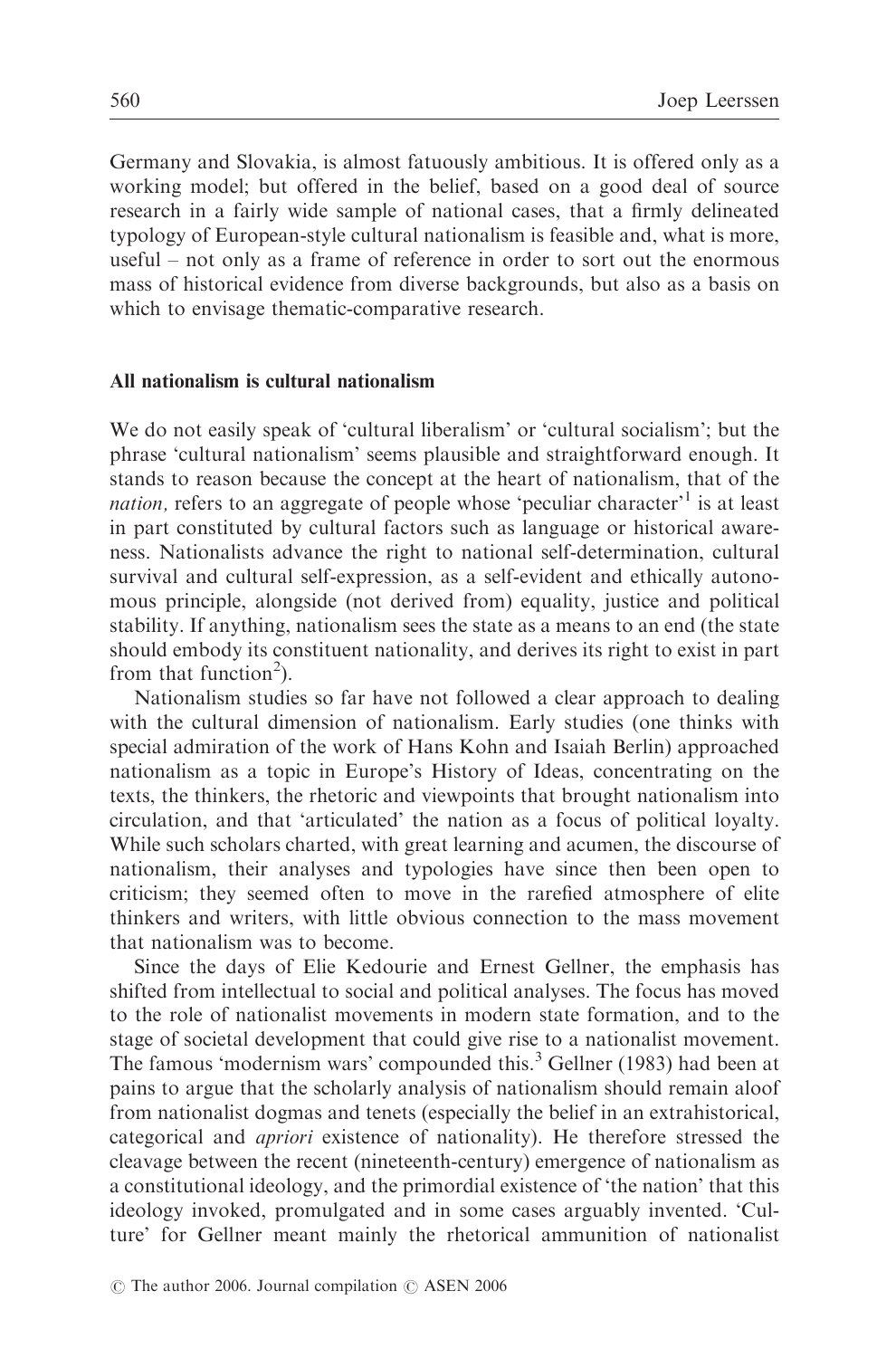activists. Nationalism as an ideology was explained in terms of modernisation processes such as exo-education and socio-economic scale enlargement; its cultural engagement was taken out of the analysis and treated in generalformulaic terms such as 'Ruritanian' vs. 'Megalomanian'. Hobsbawm (1990), for his part, also saw culture as a mere side product of wider societal developments and as an intellectualist tool fashioned with a political agenda.

Those scholars who took issue with Gellnerian modernism (e.g. Armstrong 1982, Hastings 1997) sought not so much to quarrel with ideology's nineteenth-century rise to prominence, as with the dismissal of a pre-existing and underlying 'nation'. In their approach, the cultural agenda of nineteenthcentury nationalism was brushed aside by the dominant, contested issue of the cultural existence of the nation. Thus, neither for modernists nor for their opponents do the cultural concerns of nineteenth-century nationalism seem to be very important. For modernists, the cultural rhetoric of nationalists is a legitimising smokescreen or a sort of extra-political fallout; for anti-modernists it merely reflects the ongoing manifestation of a pre-existing fact. All parties concerned tend to locate 'culture' outside the nationalist ideology, as a general, external ambience which was invoked or influenced; rather than analysing cultural rhetoric as an intrinsic part of, and commitment within, the nationalist agenda.

This dilemma is still noticeable in John Hutchinson's ground-breaking study The Dynamics of Cultural Nationalism (1987). This is rightly considered as one of the outstanding works in the field of nationalism studies, and one which does focus on activism in the cultural sphere. Just how promising that approach is can be gathered from Hutchinson's introduction, which opens a wide European panorama, situates Ireland in a wider context of cultural initiatives and cross-currents, and indeed gives us one of the best outlines of the concerns of cultural nationalism to date. Yet, while cultural nationalism is typologically and thematically identified as one of the book's main concerns and preoccupations, the 'dynamics of cultural nationalism' is ultimately analysed in terms of the social position of cultural revivalists.<sup>4</sup>

Among nationalism scholars, then, culture and nationalism have been like oil and water.<sup>5</sup> Modernists argued on the whole from societal modernisation models, and anti-modernists studied cultural activities as manifestations of the *nation* rather than as preoccupations of *nationalism*. Likewise, in the many valuable concrete case studies of developing national movements in nineteenth-century Europe (most of them oriented towards single countries, others in a more regionally comparative approach<sup>6</sup>) the analytical trajectory usually follows social-historical vectors, and refers to cultural activism in passing. Tellingly, the crucial dates by which periods are punctuated are always of a political, never of a cultural provenance. If we read of a newspaper being founded here, or a choral society there, or if we see mention of an edition of folksongs or of a certain historical novel, it is usually as an illustrative example, merely serving to indicate a wider, unspecified cultural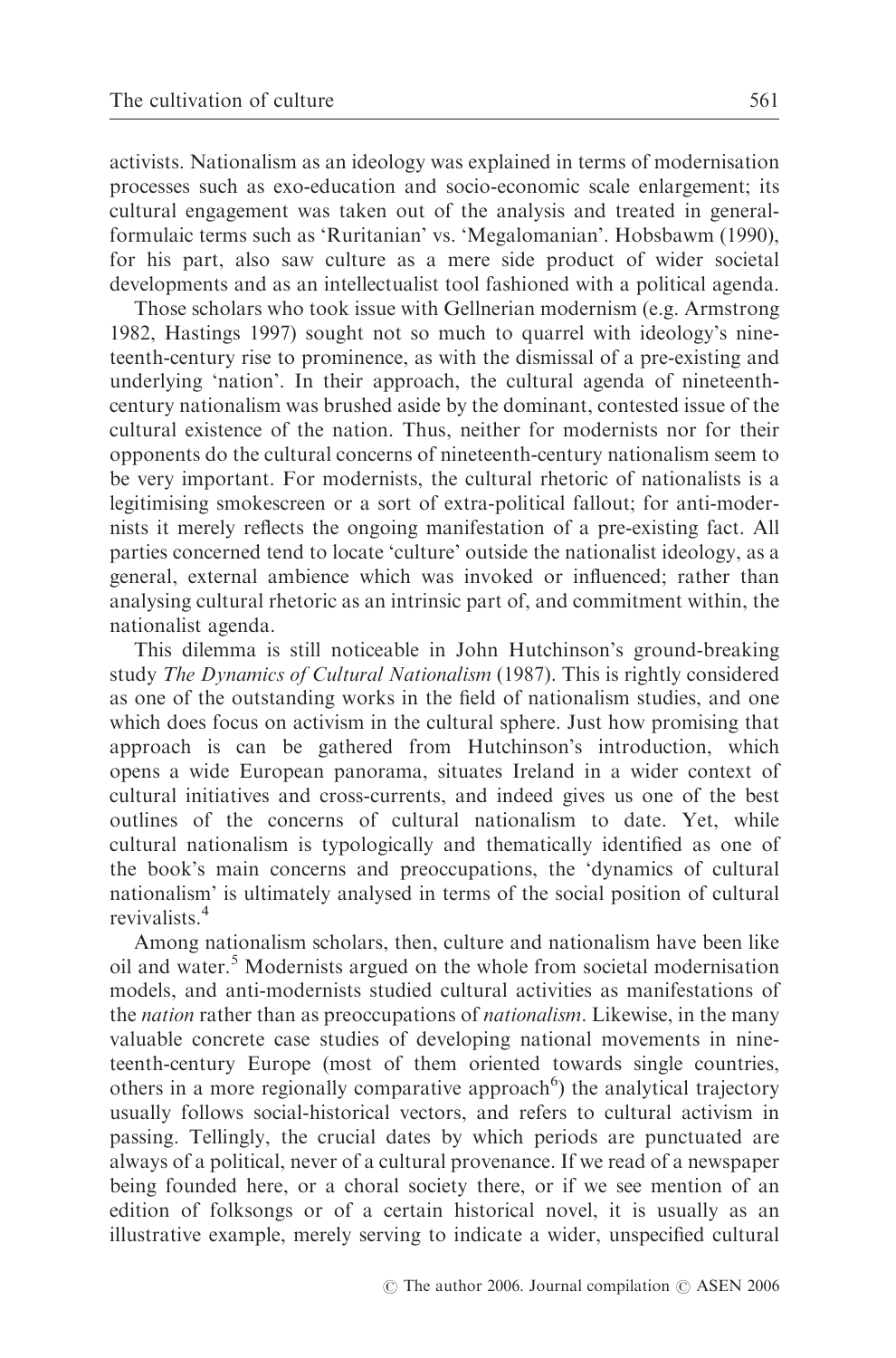praxis or climate. Quantitative details are foregone: few circulation figures, or statistical breakdown of contents; often, no dates are given, or at best something as broad as a decade ('the decade following the Congress of Vienna/the manumission of the serfs. . .'). Often the reference is to nothing more specific than a vague intellectual climate such as 'the spread of the ideas of Herder' or 'romantic medievalism in the style of Sir Walter Scott'. What the reader gets are not cultural facts, but the cultural background against which 'hard' facts can be situated. Culture is a flavour, not a thing.

All the same, the work of Miroslav Hroch (e.g. 1968 and 1996) has argued convincingly that cultural preoccupations do not passively 'reflect' or 'follow' social developments or political movements, but that they tend to anticipate them. The cultural preoccupations of what Hroch terms 'Phase A' nationalism make the nation thinkable as a focus of political loyalty. The social demands of Phase B nationalism, let alone the separatist activism of Phase C, follow and indeed seem to presuppose a cultural consciousness-raising.

To be sure, Hroch's 'three phases' model has its own inner complexities, and in some cases has elicited questions; it could hardly be otherwise, since it involves specific identifications of various 'phases' in various national cases, which may from case to case lead to debate. Yet on the whole the model has demonstrated, fundamentally, that separatist movements often begin in the study, that the schoolmasters and poets who collect proverbs and folktales are the unwitting avant-garde for the social and political activists, and that, while the precise nature of A-, or B-, or C-phase nationalism may vary from country to country, cultural preoccupations stand at the beginning of the alphabet. Hroch's phase model sidesteps one vexed question in nationalism studies, in that it describes, precisely how, in Gellnerian terms, 'nationalism invents nations', whereas for ethno-symbolists it describes how ethnic traditions are retrieved and made available for a nineteenth-century political-ideological investment. In placing cultural consciousness-raising at the vanguard of developing nationalist/separatist movements, Hroch singles out the specificity of nationalism among other ideologies. Nationalism stands out amidst other ideologies in that it formulates a political agenda on the basis of a cultural ideal; following Hroch, we may point out that in its historical gestation, too, nationalism is always, in its incipience at least, cultural nationalism.

#### Cultural nationalism is a topic for cultural history

Hroch's model, for all its merits, still leaves some desiderata; in addressing these, we may gain a clear focus on a historical approach to cultural nationalism. For one thing, Phase A nationalism tends to be treated in terms of what it leads to, not in terms of what it sets out to do. We may be tempted to view Phase A nationalism as the overture to Phase B; the incubation period, as it were; a warming-up exercise before the real action starts. But does Phase A warrant interest only because of the Bs and Cs for which it prepared the ground?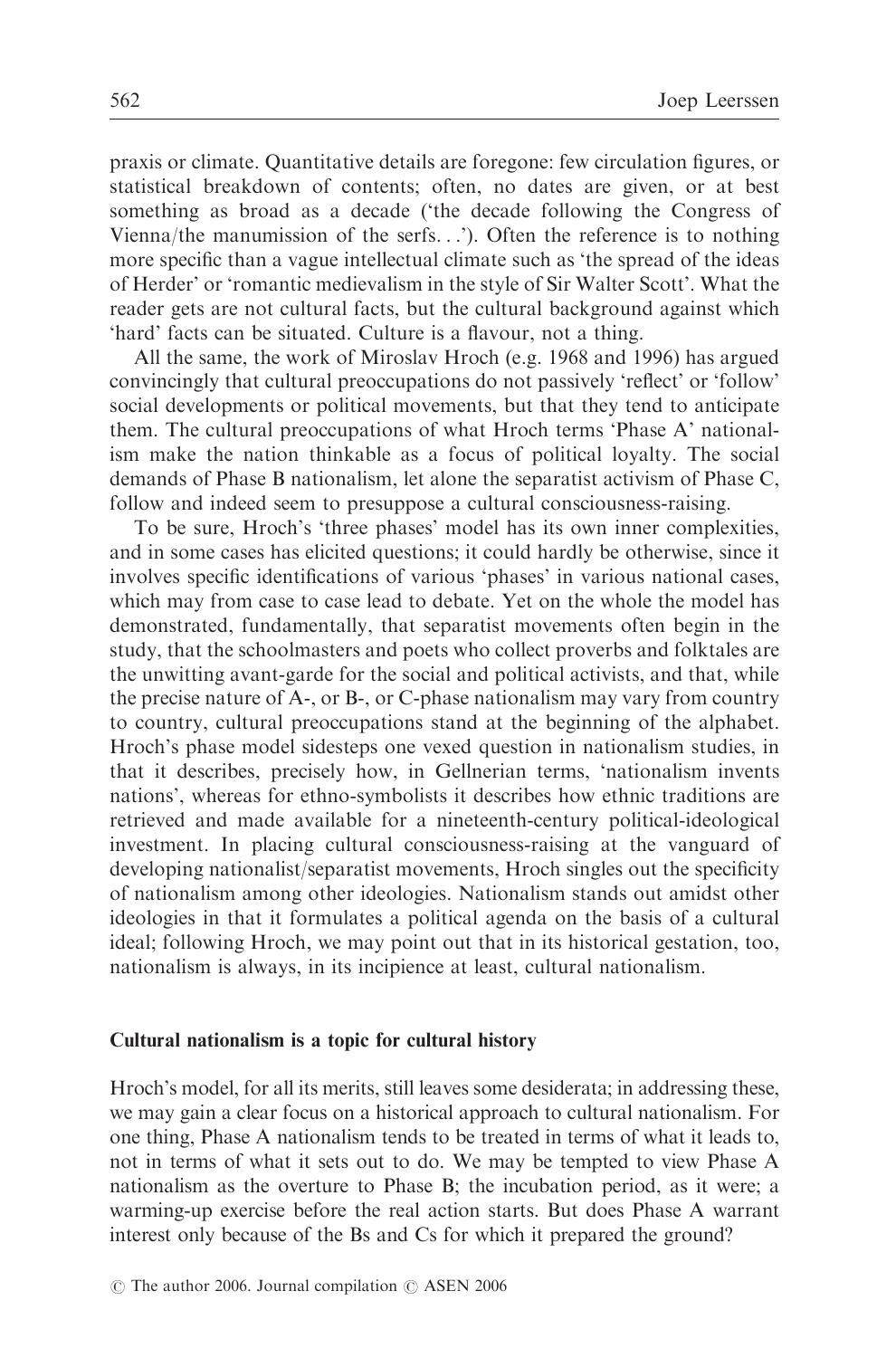Once social/political activism gets going, there is a risk of dismissing cultural nationalism as something that has played out its role. Phase A is the match that lit the fuse, and in the greater conflagration ceases to be of particular importance. But should we see these phases as 'succeeding' phases? The historical record shows that cultural concerns are not restricted to the early stages of national movements. Culture remains on the agenda even when national movements have obtained a full-fledged social and political activist presence (witness figures like Botev and Rakovski in Bulgaria, or Pearse in Ireland). Even after the achievement of a nationalist objective in the establishment of sovereign statehood, one can see an undiminished concern for the cultivation of the national culture in the set-up of the new state. The two indepth studies of Gaelic language revivalism in Ireland by Philip O'Leary (1994 and 2004) bear this out: one covers the pre-independence period 1881–1921, the other covers the years after the establishment of the Irish Free State, 1922–39. The sources cited in great detail by O'Leary show a remarkable thematic, ideological and functional consistency. In contrast to what the neat succession of letters A, B and C would suggest, the cultural agenda of nationalism does not cease when subsequent, more activist phases swing into action, but continues to feed and inform these.

There is more 'Phase A' than what we see in the rearview mirror of social and political movements. There may be historical things, phenomena, that are not so easily identifiable postquam as forerunners of something else. As historians know from Reinhard Koselleck's work (1979), our study of the past must include the way in which the past envisaged its future – which is not necessarily the way things turned out to be eventually. Nationalism in the nineteenth century opened up many more potential perspectives and scenarios than the path which eventually was taken by the historical course of events. That means, conversely, that we should include in our analyses of national movements more than just the activities leading up to the establishment of states as we know them nowadays. Such a more inclusive look may bring meaningful currents and trends into view. For example, the nineteenthcentury revival of the medieval *jeux floraux* festivals spread from Toulouse and Occitanian France, first to Barcelona and Catalonia, and then to Galicia; they inspired each other, and tapped into a shared remembrance of the great days of courtly poetry in Romance languages before the hegemony of Castilian and the Langue d'Oïl.<sup>7</sup> While, however, the renaissance of the *jocs* florals in Barcelona formed part of a salient and well-defined culturalnationalist movement, its impact in Toulouse never went beyond assertions of Occitan regionalism – the Galician *xogos froraes* taking up an intermediary position between the two. There is, in other words, a sliding scale of separatist potential in such cultural revivals: some will form part of a more activist movement, others will not. The concerns and agendas of regionalism are typologically and structurally quite close to something like an arrested Phase-A nationalism.<sup>8</sup> As such, it is far from unimportant. It can interact with neighbouring movements (as the histories of Pan-Slavism and Pan-Celticism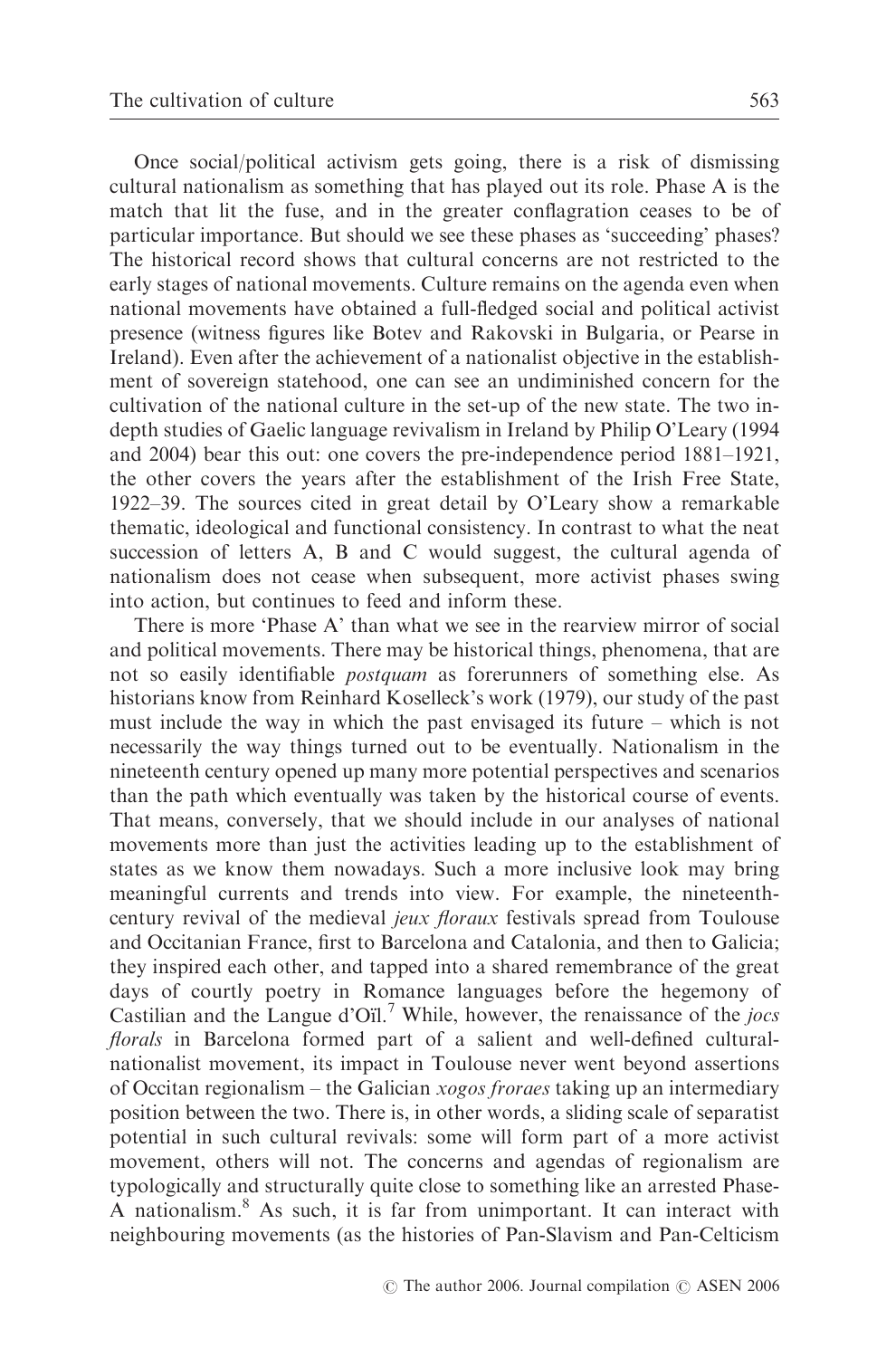show); and it poses fundamental questions concerning the dynamics whereby a mildly regionalist activity can pass a 'tipping point', at an earlier or later stage, into outright separatism. The Welsh eisteddfod has, in its longstanding presence since its revival in the 1820s, been a long, slow, subtle galvanising element in the assertion of Welsh difference from England (Edwards 2000). Again, the cultivation of a national culture in Italy and Spain for a long time worked on a regionalist basis: folktales, folksongs, etc. were initially collected as specimens of Sicilian, or Piedmontese or Neapolitan culture, or of Valencian, Andalusian or Aragonese culture, and only gradually obtained a symbolical significance and status as exemplifying the 'national' Spanish or Italian cultural heritage. In the Basque country, the regionalism of Antonio de Trueba stands alongside the nationalism of Sabino de Arana (on whom, cf. Juaristi 2000 and Watson 1996).

Early cultural nationalism does not yet work within the national categories that would later result from its activities. There is a danger of anachronistic distortion if we place Phase A nationalism in a national context which only crystallised later, as a result of subsequent developments. This tends to filter 'failed nationalisms' from our view. In all too many cases, nationalism studies are conducted as a sort of archeology of the modern state: only those national movements and antecedents are singled out which have actually managed to constitute themselves into the states with which we are familiar nowadays. Such a selective view makes it meaningless to argue that the ethnic roots of the modern nation go back further than the emergence of the nationalist ideology. Of course they do; but the problem lies, not so much in the roots of the nation as in the tendrils of nationalism. Prior to the emergence of nationalism, ethnic diversity was a mangrove swamp of inchoate and competing patterns of selfidentification, which were not only given a fresh political instrumentalisation, but also filtered, selected, realigned and reconfigured, sometimes to the point of transmutation or invention.<sup>9</sup>

#### Cultural nationalism requires a cross-national comparative approach

The 'rearview mirror perspective' of looking at early cultural nationalism in terms of what it subsequently gave rise to, projects a twentieth-century mental map of Europe back onto an early-to-mid-nineteenth-century ethnocultural landscape. That landscape, however, was in many cases divided along different classifications from the ones which emerged from historical events. Why and how did Baltic nationalism come up with nation-states like Estonia, Latvia and Lithuania – and how did these categories take over from original regional units like Livland, Courland and Samogitia? How did the Morlacks disappear, the notion of 'Illyrianism' briefly appear and then disappear again, as a separate ethnic category in the Balkans?<sup>10</sup> Through what processes did the Albanians and Macedonians manage, and the Vlachs fail, to crystallise into a territorially established nation? That these things happened as they did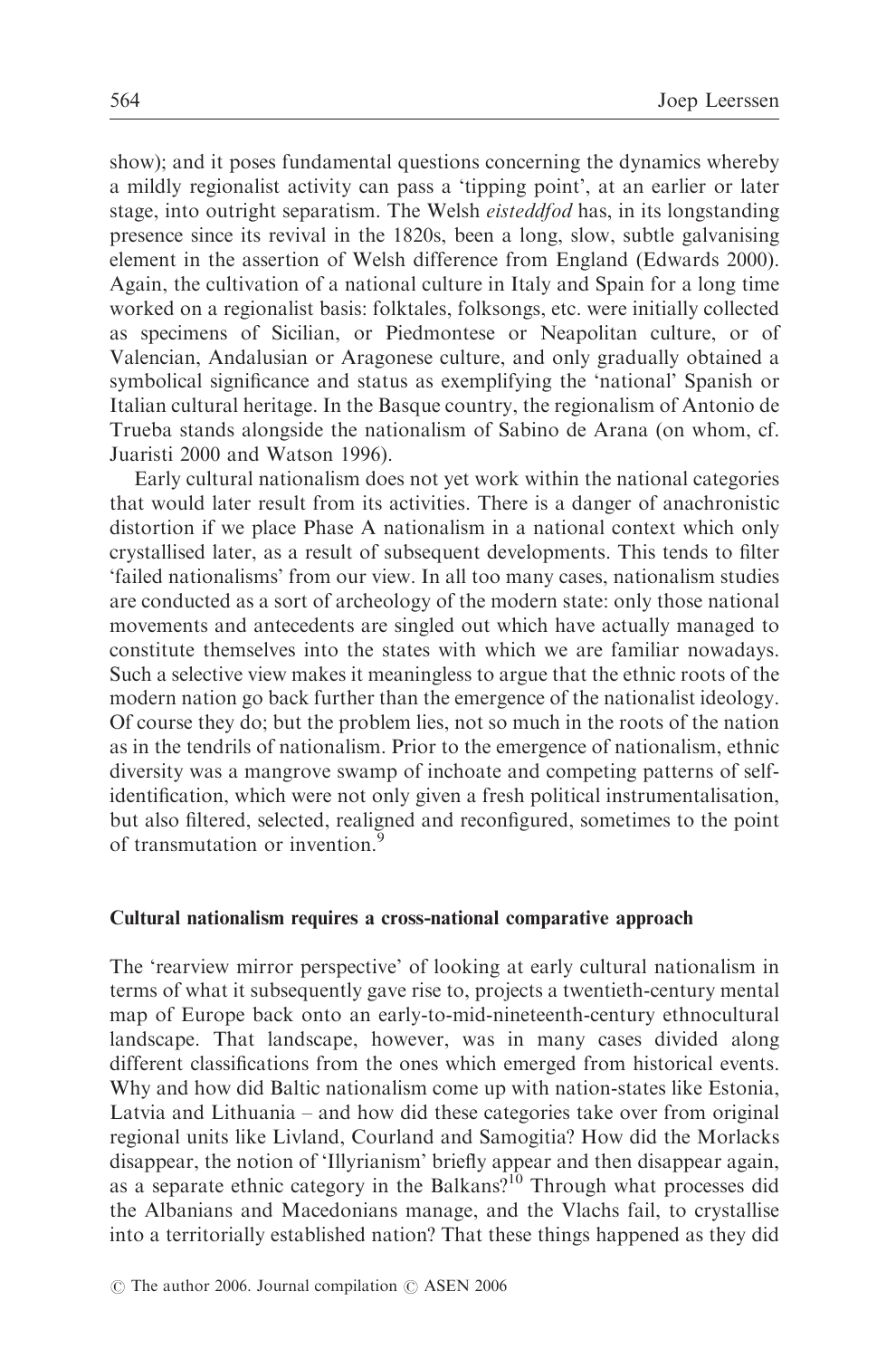is the outcome of a turbulent century where contingency jostles with circumstance and geography. The early grammars, dictionaries and poems situated themselves in a geo-ethnically different landscape from ours, and many activities took place in contexts that now fall outside the states which emerged subsequently. The Albanian Naum Vexilharqi lived and worked in what is now Romania. The beginnings of Serbian literary culture lie in the printing presses of Venice and Budapest. After 1830, Polish and Lithuanian intellectuals looked to Kiev as much as to Warsaw or Wilno/Vilnius; Finnish nationalism tapped into ethnically Finnish areas which then, and now, formed part of Russia. One of the first Bulgarian newspapers was printed in Smyrna.<sup>11</sup> Such situations strike us as extraterritorial and therefore slightly anomalous; but the anomaly is wholly of our own projection.

In the realm of culture, Vienna can be a Bulgarian or Greek centre of learning even though geographically and politically it is far removed from the Rodopi mountains or the Peloponnese. Heinrich Heine, based in Paris, famously called the German language his 'portable fatherland' (mein portatives Vaterland). The extraterritorial (or rather: territorially a-specific) location of many early concerns and workers in cultural nationalism is not an anomaly, but a fact of life. Whereas nationalism as a social and political movement takes place in a geographical space, cultural processes take shape in a mental ambience which is not tethered to any specific location.

The territorial indistinctness of early cultural nationalism is a factor of great importance. It accounts for all the geopolitical and territorial disputes which emerge once the cultivation of culture is translated from the realm of learning and letters into that of social and political action. Cultural consciousness-raising is concerned with traditions, patterns and practices; political activism will raise, on that basis, territorial claims on the locale of those traditions and practices, leading to competing and conflicting geographical demands on mixed regions. Emerging German nationalism led to strenuous debates concerning mixed borderlands such as Schleswig-Holstein, Limburg, the Belgian Eastern Cantons, Luxemburg, Alsace-Lorraine and the South Tyrol; Irish nationalism engenders the case of Ulster; further East, there are the Greek-Albanian or Greek-Macedonian frontiers, and indeed most Balkan frontiers and ethnically mixed areas, including Vojvodina, Bukovina and Transylvania.

The territorial indistinctness of cultural nationalism means that all European nations can be immediately juxtaposed, compared, brought into contact. They are each others' immediate 'virtual neighbours'. Early cultural nationalists and intellectuals work in dense patterns of mutual influence and exchange, even though the ethnicities in question are situated at distant points on the European map. The Lithuanian Jonas Basanavičius and the Ukrainian Yurij Venelin work in, and on, Bulgaria; the Slovene Jernej Kopitar is approached by the Portuguese Royal Academy concerning the edition of a medieval *cancioneiro*. Jacob Grimm corresponds with the Finn Lönnrot and the Breton La Villemarqué, and makes the Irish grammarian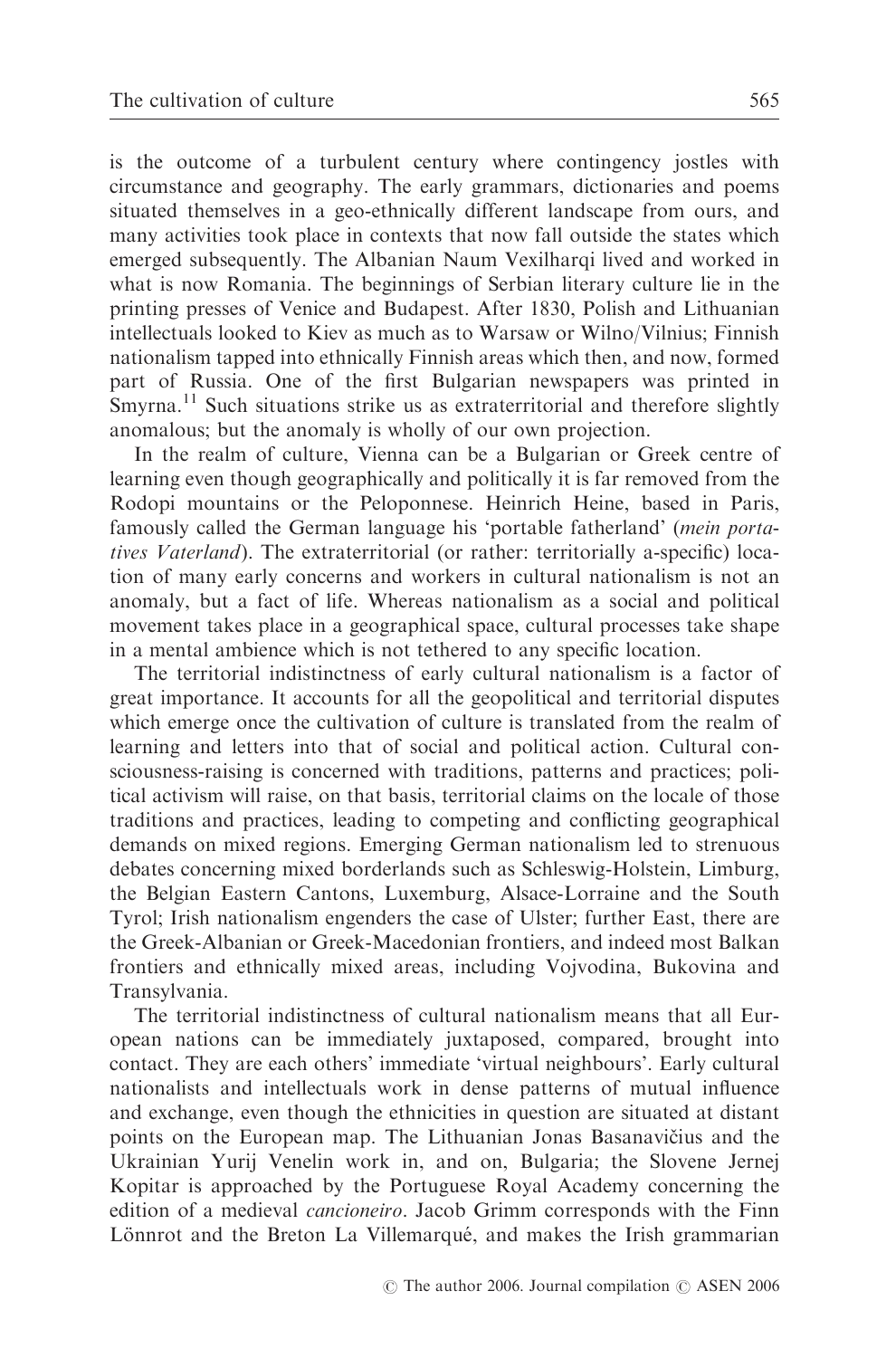John O'Donovan a member of the Prussian Academy.<sup>12</sup> In the intellectual and cultural history of European nationalism, a given national movement can be situated, not only in its 'proper' country, with its specific socio-economic circumstances and conditions, but also in an intellectual and ideological climate of mutual contact and inspiration. Nationalism, certainly in its cultural manifestation, is a truly international European pandemic.

Cultural nationalism needs another explanatory context beyond the sociopolitical infrastructure of its home country (however that may have been configured or constituted at the time). The various manifestations of cultural nationalism in Europe need to be studied in their mutual contacts, as part of a comparative cultural history. The analogy I have in mind is Romanticism: another European pandemic, almost contemporary with cultural nationalism (and with many points of overlap). Where would literary and cultural historians be if we studied Romanticism piecemeal, country by country, in each case pondering the stage of modernisation of that country, the position of its middle classes, its educational system and economic scale? While such factors establish the background for a Romantic movement in a given context, the main understanding of Romanticism works on the basis of charting the spread of a certain poetical programme: authors influencing other authors, ideas and attitudes concerning literary beauty and literary inspiration spreading across networks and in a dynamics which the cultural sociologist Dan Sperber has aptly described as a contagion des idées, or 'epidemiology of beliefs' (Sperber 1990 and 1996). We understand Romanticism not as something sociologically generated by a political or economic infrastructure, but as something triggered by the cultural communication and dissemination of ideas. Human actors are, in such an approach, the carriers, enunciators and disseminators of notions, ideas and attitudes.What matters is not just the social situatedness of these actors, but also their function in the dissemination of ideas, as relay stations in a spreading cultural movement.

Comparative Literature has done much to trace and typify European Romanticism in this way.<sup>13</sup> A similar approach may be useful for the tracing and typology of cultural nationalism.

#### Nationalism and the 'cultivation of culture'

Over the past decade, the project Philologists and National Learning (www.hum.uva.nl/philology) has collected a database on early cultural nationalism in Europe, now containing some 3,000 records on activities termed 'cultural' in the critical literature. This spans a bewildering variety of practices and endeavours: the compiling of dictionaries and grammars, the erection of commemorative monuments, the establishment of newspapers and university chairs, the edition of ancient documents (legal, historical or literary), the writing of historical novels or patriotic verse, the composition of national music, the organisation of sporting events and the opening of museums and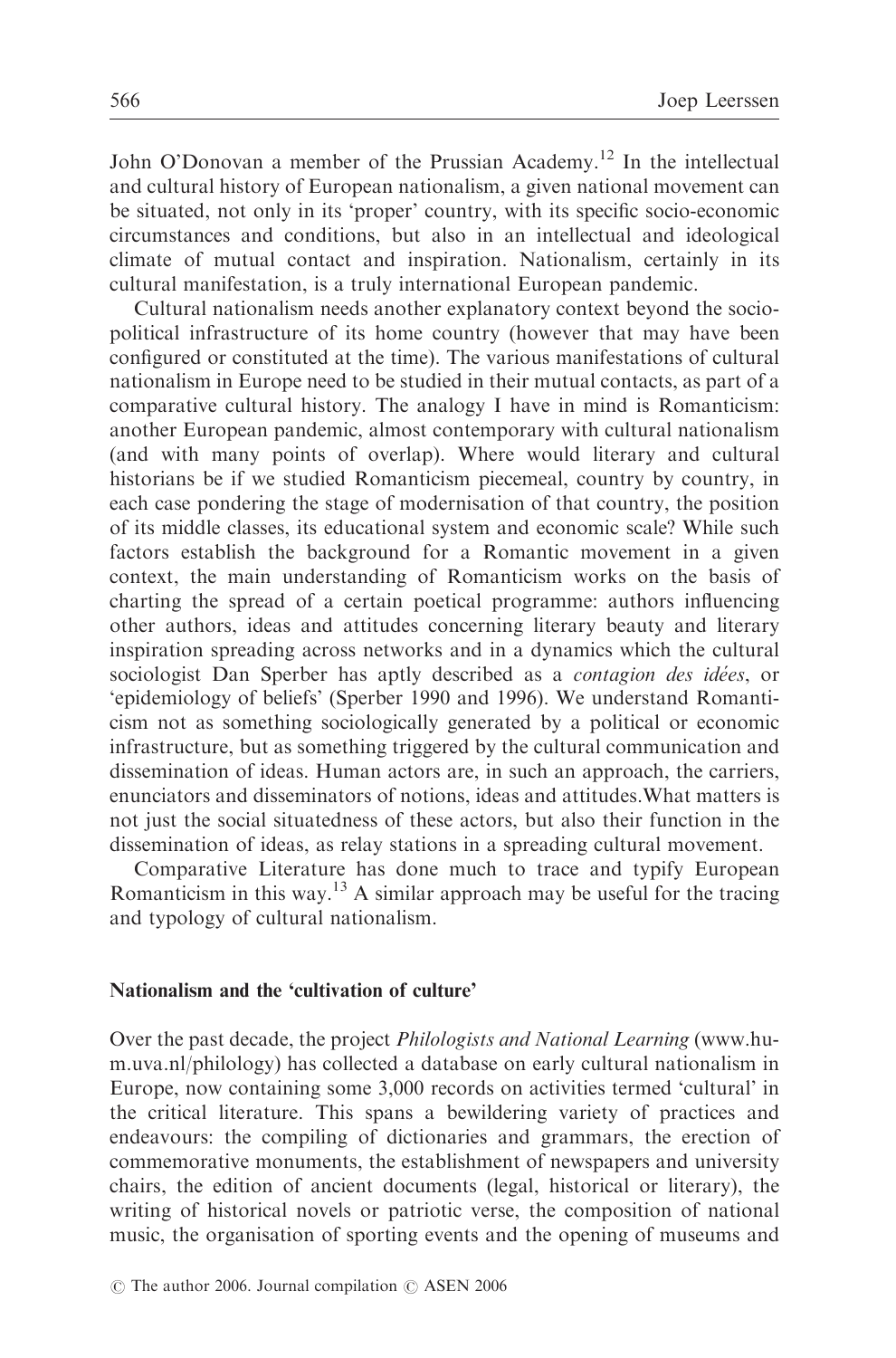reading rooms. Clearly, the notion of what 'culture' stands for in cultural nationalism covers a wide spectrum of meanings; even so, a certain consistency can be discerned.

- All these pursuits are carried by an overlapping network of actors, who in very many cases undertake initiatives in various of these fields. Sir Walter Scott, notoriously, was a creative writer, an antiquary and historian, and staged George IV's visit to Edinburgh; Jacob Grimm was a lexicographer, grammarian, legal historian, folktale collector and editor of old literary texts; the list of such 'multitaskers' could be extended indefinitely (Leerssen 2004a). Clearly, for the literati concerned, there was some intellectual continuity between these various initiatives.
- There was also a shared institutional and social framework. The actors involved seem to be situated, almost all of them, at the interstice between belles lettres, private erudition, and a professionalisation that involved appointments as librarians, archivists and professors (both at universities and at lycées or Gymnasia). Across Europe, archives and libraries came under direct or indirect state control, as did universities, where new chairs in language, literature or philology were established (Rüegg 2004). Appointments in these institutions created career opportunities and a publically established working environment for literati and scholars who until then would have worked in private networks or through semi-private associations like the Percy Society or the Bannatyne Club. Conversely, these appointments formed part of a reorganisation and reinventory drive in the libraries and archives of Europe that brought many forgotten or neglected texts, codices and documents to light. The rediscovery and publication of 'national classics' such as *Beowulf*, the Chanson de Roland, the Nibelungenlied and Reinhart Fuchs all follow this pattern (Leerssen and Mathijsen 2002), as does the initiative to publish national documents in large-scale endeavours such as the *Monumenta Historica Germaniae* or the Rolls Series.
- Besides the institutional framework, there was also an underlying intellectual template that linked the various manifestations of early cultural nationalism. That template may be described as *philological*, not in the limited sense familiar to us nowadays ('lang.-and-lit. studies'), but in the sense as originally enunciated by Giambattista Vico in his La scienza nuova of 1724 (Hummel 2003). Philology, in that scheme, is the scholarly investigation of the certainty and truth which humans had made for themselves: man-made certainties and world-views as articulated through language, poetry, mythology, history, law and institutions. In Vico's view these were originally a single, undifferentiated whole: primeval poets, lawmakers, historians and priest were indistinguishable and had a sole shared function in defining a nation's culture and world-view.

Strikingly, the cultural spheres here grouped together by Vico as the investigative field of *philological* learning are fairly precisely the fields where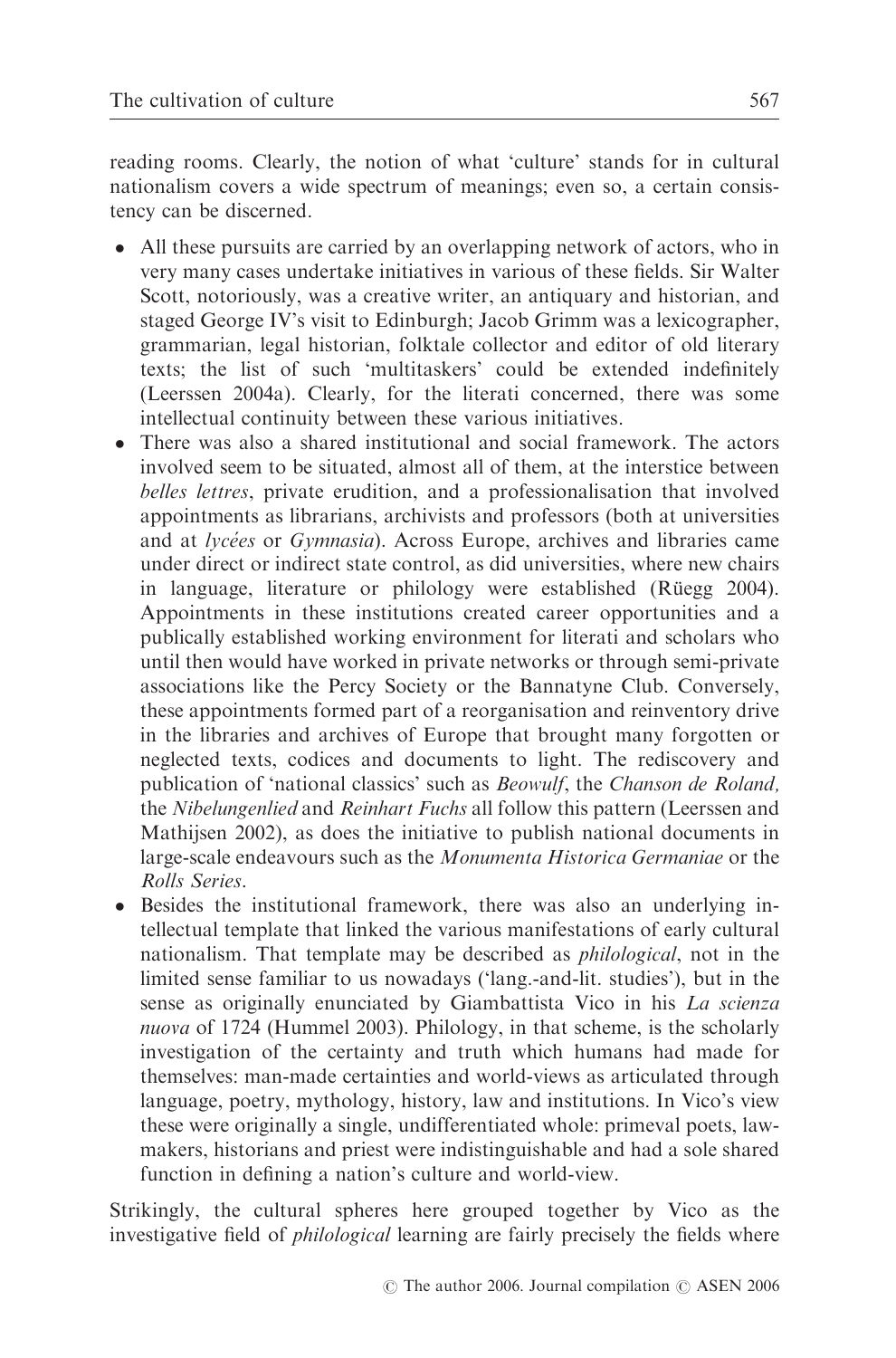we can place the activities of a generation of early-nationalist intellectuals. These naturally combine legal history and the study of language, literature, manners and customs, and mythology, in a dense network with a lively exchange of ideas across specialisms and national frontiers.<sup>14</sup> Once again, Jacob Grimm is a paradigmatic case in that he was an outstanding scholar in all these fields.<sup>15</sup> Also as a 'networker' and institutional inspiration his name may be mentioned: in 1846 he brought together a conference of Germanisten (the first of its kind), uniting literary/linguistic scholars, historians and legal scholars<sup>16</sup>

Vico's 'philological' programme was aimed at understanding national characters (the *natura delle nazioni* that features in the subtitle of the *Scienza* Nuova). This programme, with an added historicist investment, underpins all cultural-national pursuits of the subsequent century. The classical scholar August Boeckh defined philology in a phrase that Vico would have appreciated: he called it die Erkenntis des Erkannten, the 'understanding of how/ what we understand'.<sup>17</sup> In a similarly recursive phraseology, I suggest that the underlying, unifying concern of early cultural nationalism and romantic historicism lies in the cultivation of culture. By that phrase I understand specifically the new interest in demotic, vernacular, non-classical culture, and the intellectual canonisation process that constitutes such vernacular culture, not merely as a set of trivial or banal pastimes, or as picturesque 'manners and customs', but as something which represents the very identity of the nation, its specificity amidst other nations.<sup>18</sup>

This cultivation of culture underpins, I contend, nationalists' scholarly, creative and political-propagandist concern with language, with folktales, history, myths and legends, proverbs, ancient tribal/legal antiquity, mythology, antique heirlooms, etc. All of these undergo, at a specific historical juncture, a crucial transformation. They are lifted from their context of origin by a professionalising philological intelligentsia; they are recontextualised and instrumentalised for modern needs and values; they are studied as organic growth processes and data for the historical track-record of the nation in a prevailing intellectual climate of historicism, which will tend to study 'what is in terms of how it became' (Leerssen 2004a and 2004b); and as a result they are invested with a fresh national symbolism and status. Complex as these processes are, they can nonetheless be mapped as a specific array of concerns, allowing us to address the agenda of cultural nationalism in analytic rather than merely descriptive terms.

#### The 'cultivation of culture' can be mapped as a specific array of concerns

The idea that early 'Phase A' style nationalism essentially involves a cultivation of culture would be no more than a phraseological pirouette if it did not allow us to gain a more specific analytical understanding of what that actually involved. What exactly do we mean by 'culture' and by 'cultivation'?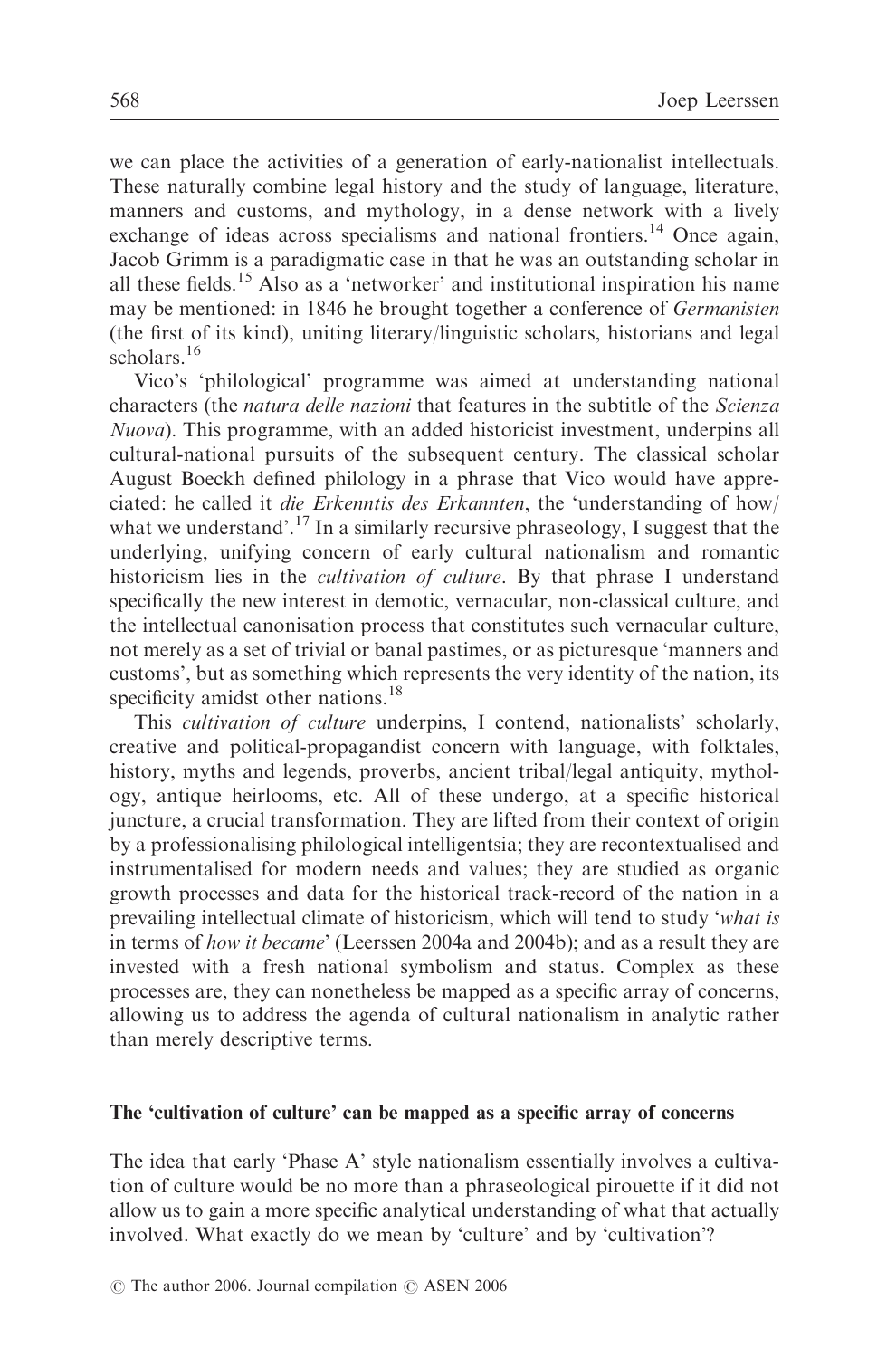It would be quixotic to try and impose a definition of the notoriously protean concept of culture. Most readers will have a commonsense, albeit unspecific understanding of the term. Rather than fitting historical evidence into a priori definitions, it seems preferable to inventorise manifestations of what is commonly considered a cultural endeavour, and to attempt some pragmatic systematisation on that basis. This would at least have the heuristic value of being able to 'place' a given cultural endeavour vis-a-vis others, to situate a given activity in a more systematically diversified and specified template of the notion of 'culture' in nationalist activism.

The model I present here does not, therefore, claim to reflect the inner structure or capture the true essence of 'cultural' nationalism; it is merely a grid, a heuristic device, to sort out and situate various aspects and practices. It is as uncongenial, as artificial and arbitrary, as the system of meridians and parallels of longitude and latitude is to the outline of the earth's continents: it does not describe the earth as it is, but allows us to fix a position on its surface.

So what is culture, and how is it cultivated? A first line of systematisation involves the type of cultural *field* in question; four of these seem to cover most of the data in a meaningfully differentiated fashion.

- 1. Foremost among these four is clearly that of language. From Herder to the generation of the Humboldts, Schlegels and Grimms, language comes to be seen as the essential soul of a nation's identity and position in the world.<sup>19</sup> An extraordinary number of cultural-nationalist initiatives are concerned with language: from grammar-writing to purism,<sup>20</sup> from language revivalism to language planning.
- 2. Closely attendant on this is language's twin sister in the mind-set of emerging philology: the discursive realm of literature and learning. One thinks primarily of novels, theatre and verse, but this should not exclude the more referential genres of disquisition, such as antiquarianism and cultural criticism. A crucially important genre is history-writing, which in the Romantic decades immediately preceding its academic professionalisation begins to focus on the nation-at-large as its main protagonist.
- 3. Outside the fields of language and discourse we can identify a category of 'material culture': artefacts such as painting, sculpture, antiquities, monuments, architecture; symbols such as flags and heraldry; public buildings. $^{21}$
- 4. Finally, that leaves the performance of immaterial culture: cultural practices, involving folkdances, pastimes and sports, manners and customs and (last but not least) music.

There are, of course, overlaps between these fields. The establishment of national theatres not only involved the writing of plays, but sometimes also a public purpose-built theatre, and performances of 'national' or nationally inspired ballet and music alongside, or within, the dramatic programme. On the whole, however, the division along the lines suggested here provides a workable sorting-grid.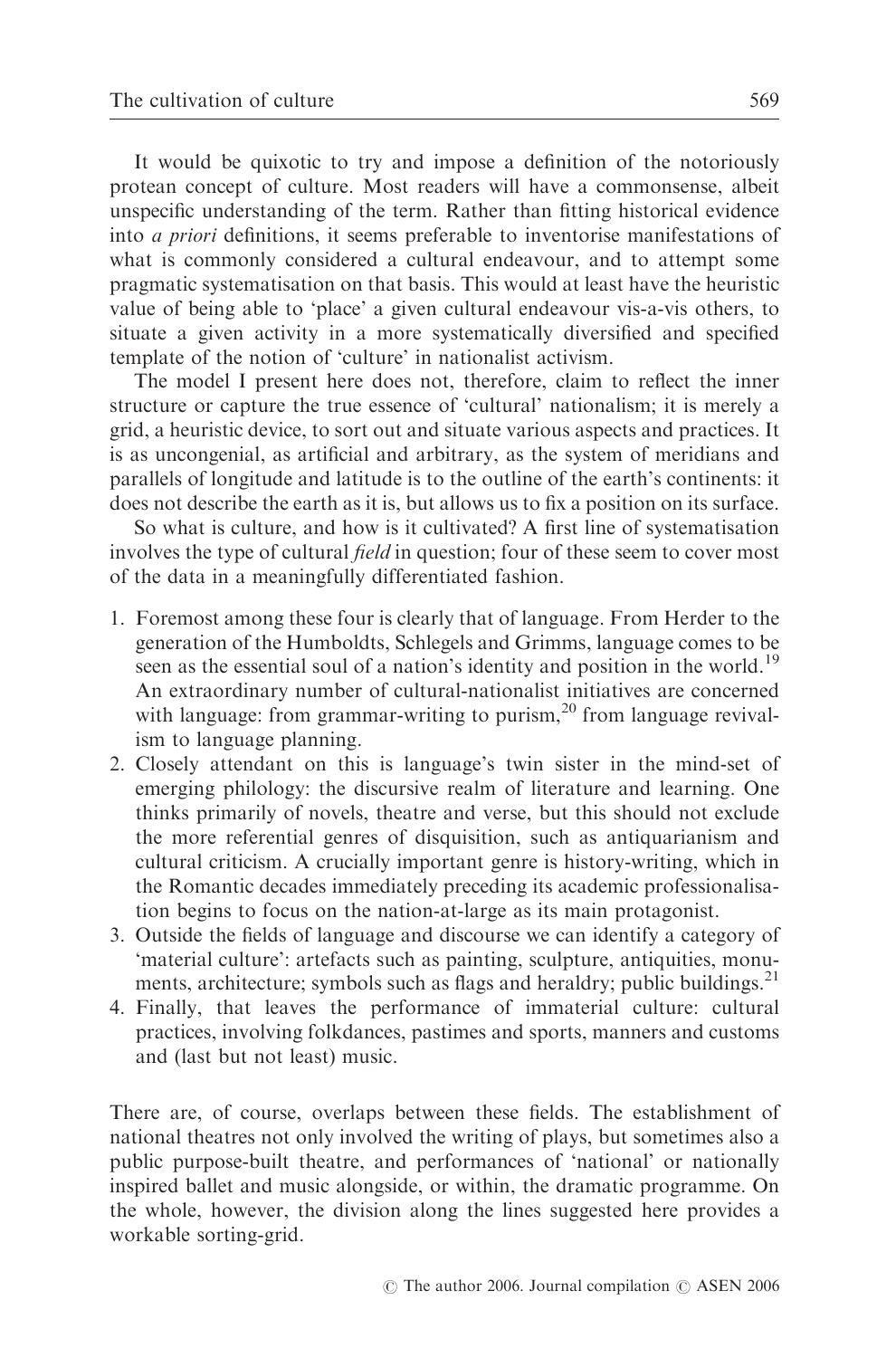And what about the idea of 'cultivation'? This refers to the agenda on the part of cultural-nationalist actors and activists, their intended instrumentalisation of the national culture. Here, the data suggest a division into some three types of endeavour, which we might call *salvage*, fresh productivity, and propagandist proclamation, respectively.

- 1. The first of these (possibly also the earliest in time, with an appreciable preromantic run-up in the eighteenth century) is content with mere inventorisation (of language, discourse, artefacts or practices, as per the four fields listed above). Cultural studies in the Romantic period often follow a 'salvage paradigm'; particularly so if the cultural topic involved is of an informal, popular and vernacular provenance. It is part of a romantic mindset to celebrate specimens of ancient tradition as 'the last of their kind', final remaining samples of a vanishing, almost vanished inheritance.<sup>22</sup> Manuscripts are seen as the surviving vestiges of a pre-Gutenberg world eroded by dispersal and loss; oral poetry is stereotypically snatched from the lips of aging folk with one foot in the grave; folktales and folk music are invariably part of a lifestyle swept away by modernisation. (Ironically, this modernisation process is feared as a threatening, eroding force by the very scholars whose work it enables and facilitates.) A similar salvaging impulse, reaching out to a receding antiquity from a modernising vantage-point, concerns ancient buildings, monuments, historical sites or symbolically invested landscapes; or superstitions, pastimes and performative traditions. The link between the emergence of folklore and of nationalism is well established. In sum, a primal urge in the cultivation of culture is that of inventory and salvage.
- 2. A second type of activity involves fresh cultural productivity: contemporary initiatives emerge, inspired by historicist inventories and remembrances. Linguists no longer just inventorise language by means of grammar and dictionaries, they argue about orthography, standardisation, the status of dialects vs. a central norm. Often the ambitions of a vernacular language to literary prestige are signalled by initiatives to translate the Bible (or other 'world classics'). We see the writing of patriotic or historical verse, or narrative, or drama; the emergence of a new type of national historywriting, taking 'the nation' for its collective protagonist rather than the deeds of monarchs and generals.<sup>23</sup> Literary criticism and literary historywriting formulate a canon and an agenda for a literature now understood as a national pursuit (cf. Spiering 1999). In the field of material culture, we encounter the establishment of national museums and the restoration of ancient buildings. In music culture, there is the rise of schools of 'national composition' – which, tellingly, means two things: (a) nationally distinctive, in that it makes the nation stand out amidst others, and (b) drawing for that purpose on the idiom of demotic, non-classical musical traditions (folk music and folk dances). The lifestyle of the peasantry inspires the genre of rustic-'realist' narrative, full of local and folkloric colour, which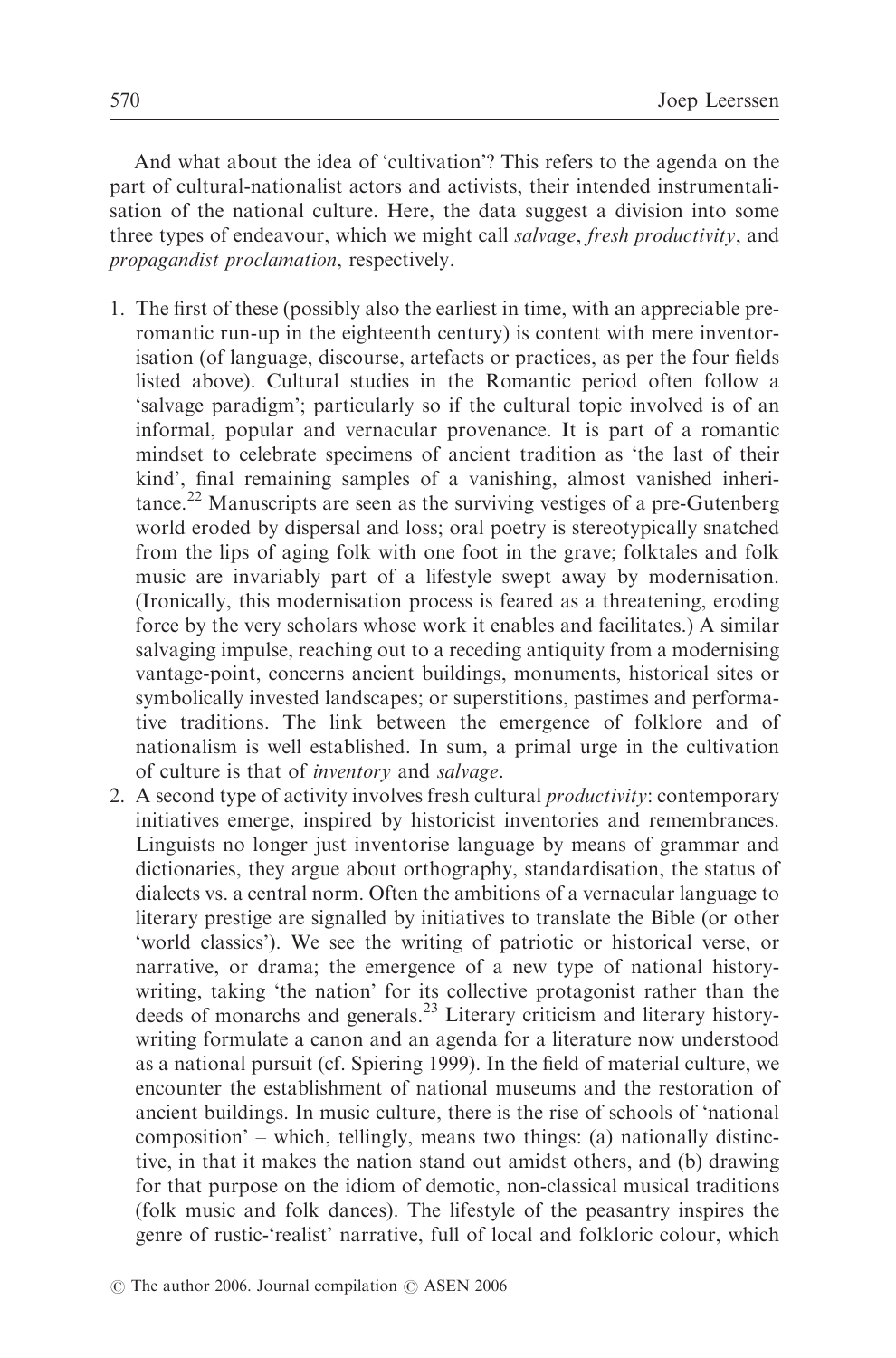takes over after the Romantic historical novel has played itself out. Traditional sports and pastimes, or even traditional dress, may be revived or cultivated by clubs and associations.

3. Thirdly, the national culture thus salvaged and perpetuated may be used for propagandist proclamation: drawn upon to suffuse the public sphere with a sense of collective national identity. The vernacular (national) language is taught, or used in, or spread by means of, education. National history becomes a school subject, as does the nation's literature. Pageants, ceremonies, historical monuments and pantheons proclaim the nation's rootedness and presence. Historicist architecture (neo-Gothic or otherwise) is used; newly-built streets are given dedicatory names taken from the nation's past. Festivals, awards and other public manifestations are held involving linguistic, literary, historical or folkloristic agendas.

This gives a differentiated idea of how nationalism can position various aspects of culture, and aspects of its cultivation. If we juxtapose these two dimensions, 'culture' and 'cultivation', into a matrix, the 'cultivation of culture' takes on the shape shown in Table 1.

To properly accommodate this model to the available data, two other categories have been identified. These are not specific to any given pursuit/ field set out here, but rather function as a facilitating framework to all of them. One is the social ambience (the public organisation of cultural pursuits), and the other the institutional infrastructure created by the modern state. One is 'bottom-up', generated by an urban sociability most strongly represented among the professional and middle classes, involving the establishment of associations, city academies, book rooms, reading societies and clubs, and the establishment of newspapers or periodicals. The other is 'top-down': initiated,

|                                  |                        |                         | <b>TYPES OF CULTIVATION</b>                             |                                          |
|----------------------------------|------------------------|-------------------------|---------------------------------------------------------|------------------------------------------|
|                                  |                        | salvage                 | productivity                                            | propagation                              |
| <b>FIELDS</b><br><b>CULTURAL</b> | language               | language<br>description | language maintenance                                    | language activism,<br>language planning  |
|                                  | discourse              | text editions           | translations, literature,<br>history-writing, criticism | education, festivals,<br>commemorations  |
|                                  | material<br>culture    | archeography            | monument protection,<br>musealisation, architecture     | dedicatory investment<br>of public space |
|                                  | practices<br>performed | folklore studies        | folklore revival, national<br>music, rustic literature  | folk pageantry                           |

Table 1. 'Culture' and its 'cultivation' arrayed in a matrix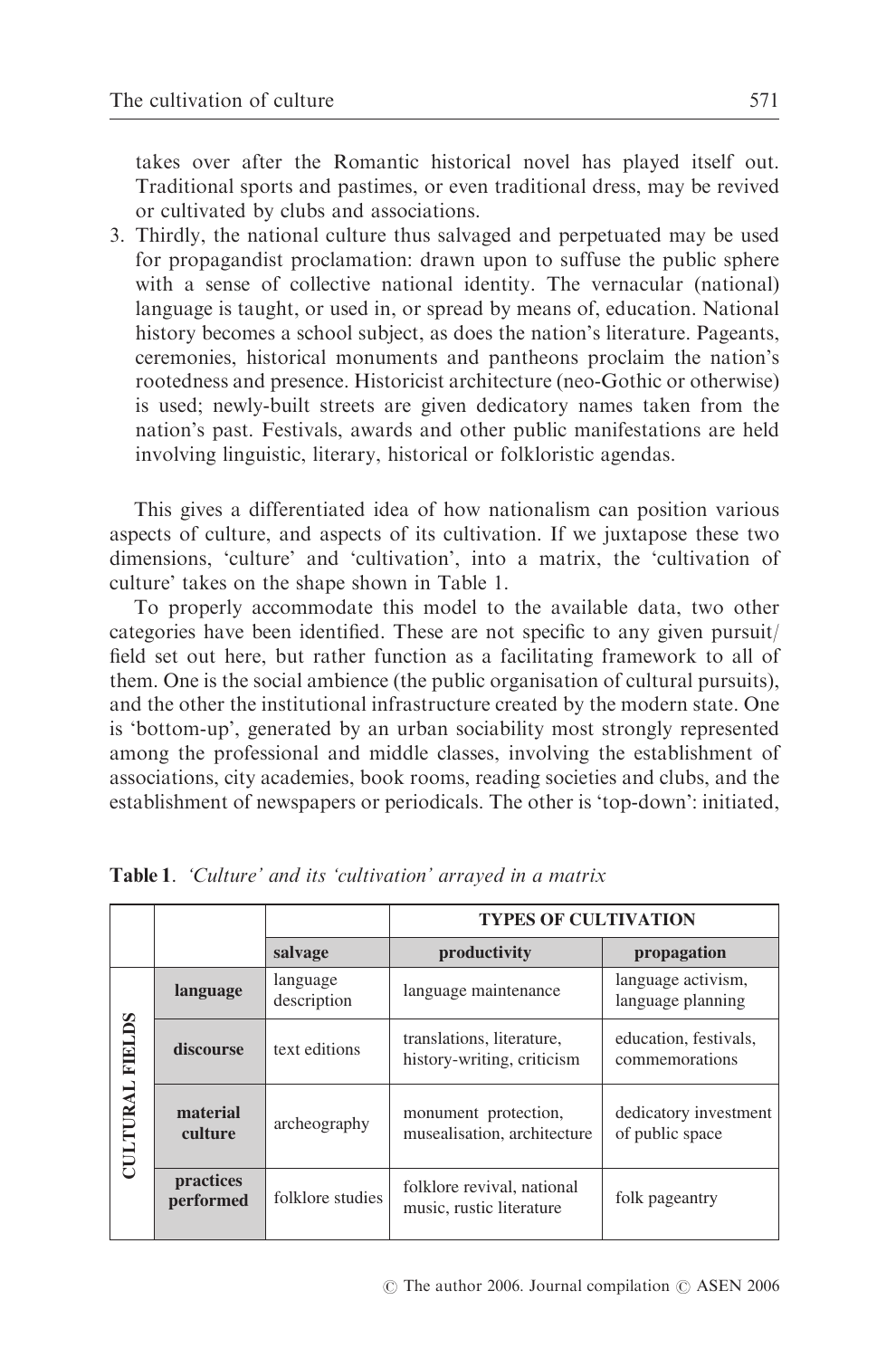funded and/or overseen by the authorities, involving the establishment and management of state-controlled institutions such as archives, libraries, universities or university institutes, national academies, museums or galleries; or else, government-sponsored surveys of the national culture or of the documentary sources of the nation's history.

Once these two institutional/social frameworks are factored in, the resulting matrix is shown in Table 2.

Again, this model does not describe or characterise cultural nationalism. It is merely a heuristic accessory in order to locate, in a set of coordinates, a given pursuit or practice in the cultivation of culture. In nationalism studies, the field of culture, and the traditions of cultural nationalism, have too often been referred to in unspecified ways, by means of one or two sample instances meant to betoken an entire, unspecified realm of 'all that cultural stuff'. By at least diversifying and specifying how we can place 'all that cultural stuff', a precondition may be created for a more detailed comparative study.

Future research can on this basis address two other dimensions: the various nationalities involved, and the chronology. What happened in Iceland in 1820, what in Slovenia in 1850? Which came first where? Is it possible to see certain pursuits more heavily represented in established nation-states like Denmark, others in marginal minority cultures such as Estonia? Which ideas

|                                                        | 1: SALVAGE, RETRIEVAL<br><b>INVENTORY</b>                                                                                        | 2: FRESH CULTURAL PRODUCTIVITY                                                                                                                             | 3: PROGATION,<br>PROCLAMATION IN THE<br><b>PUBLIC SPHERE</b>                                              |
|--------------------------------------------------------|----------------------------------------------------------------------------------------------------------------------------------|------------------------------------------------------------------------------------------------------------------------------------------------------------|-----------------------------------------------------------------------------------------------------------|
| <b>LANGUAGE</b>                                        | dictionaries, grammars<br>L1                                                                                                     | orthography debates,<br>standardisation/dialect debates.<br>language purism<br>L <sub>2</sub>                                                              | language activism,<br>language planning,<br>language education<br>L <sub>3</sub>                          |
| <b>DISCOURSE</b>                                       | editions of older<br>-literary texts<br>-historical documents<br>-legal sources<br>D1                                            | translations/adaptations (Bible, classics),<br>national/historical drama, novel, poetry,<br>national history-writing,<br>literary history, criticism<br>D2 | history education.<br>historical pageants,<br>commemorations.<br>events/festivals/awards<br>D3            |
| <b>ARTEFACTS.</b><br><b>MATERIAL</b><br><b>CULTURE</b> | archeography<br>monumental remains<br>symbolically invested sites<br>A1                                                          | monument protection policy<br>historicist architecture, design<br>restorations, museums<br>A <sub>2</sub>                                                  | monuments.<br>dedication of public spaces<br>A <sub>3</sub>                                               |
| PRACTICES,<br><b>PERFORMATIVE</b><br><b>CULTURE</b>    | editions of oral literature,<br>proverbs, superstitions,<br>pastimes, folklore<br>manners and customs<br>folk dances/music<br>P1 | rustic-realist literature,<br>traditional sports/pastimes revived,<br>national music composed<br>P <sub>2</sub>                                            | revived or invented traditions,<br>events/festivals/awards<br>(folklore, sports, music)<br>P <sub>3</sub> |
| <b>SOCIAL</b><br><b>AMBIENCE</b>                       | associations, congresses, academies; publishing ventures, reading societies, book clubs, periodicals<br>S                        |                                                                                                                                                            |                                                                                                           |
| <b>INSTITUTIONAL</b><br><b>INFRASTRUCTURE</b>          | universities/chairs, libraries, archives, state museums, state academies, government agencies                                    |                                                                                                                                                            |                                                                                                           |

Table 2. A matrix coordinating aspects of the cultivation of culture in nationalism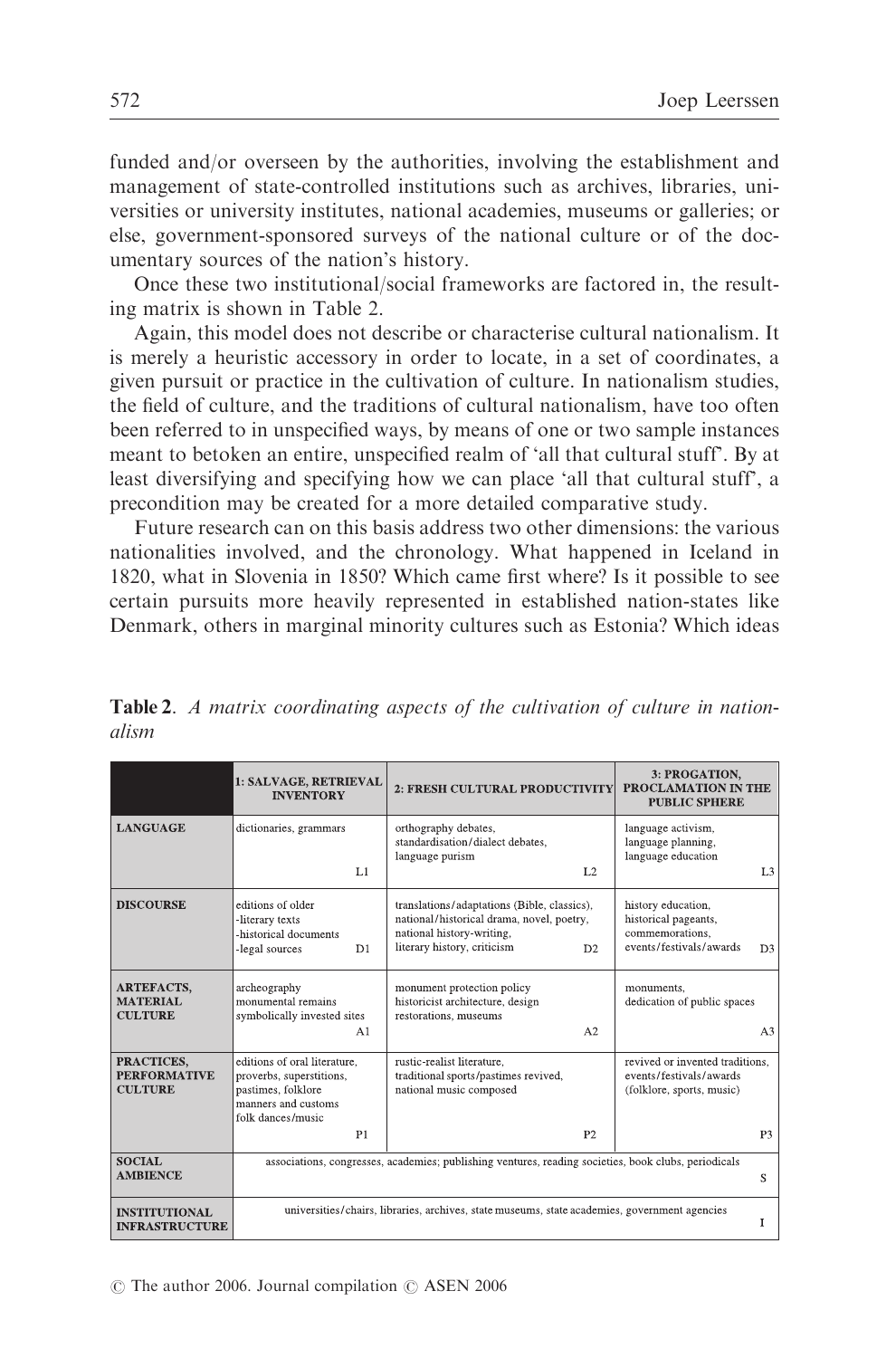and initiatives spread where, and along which networks and in what chronology?

### Conclusion

Cultural nationalism is an international movement, not just the cultural fallout of separate political-nationalist movements. It is as international a movement as Romanticism, with ideas and initiatives from one country picked up, imitated or applied elsewhere in a swirl of cross-border intellectual traffic. The actors who carried it were concerned, not just with a single nationality or cultural tradition to the exclusion of all others, but with a philology and taxonomy of Europe's diversified cultural landscape, involving a reassessment and revalorisation of the various individual, vernacular cultures. In the process they bequeathed to their political fellow-travellers a discourse, rhetoric and mental template concerning their nations' roots, specificity and autonomous cultural status.

The 'cultivation of culture' configures and articulates cultural traditions in the diverse European landscape as 'national'; it transmutes them from informal vernacular/demotic practices to discrete elements in the structural systematics of a European continent considered as a set of nations. In this respect, cultural nationalism is a central, fundamental and persistent aspect of nationalism across Europe throughout the last two centuries. It pursues concerns of its own, which should not be seen merely as a side issue in the margin of political nationalism. While its chronological development is connected with known factors of nation-building and state formation (such as the rise of middle-class sociability, the spread of literacy, the penetration of mass print and the centralised organisation of universities, libraries and institutions of learning) it also follows a chronology and dynamics of its own, influenced by intellectual factors such as the rise of the philologies and of literary historicism.

What is more, cultural nationalism is territorially much more free-floating than are social movements and their political demands. It offers a standing reminder that 'German nationalism' or 'Greek nationalism' is not the same thing as 'nationalism in present-day Germany' or 'nationalism in present-day Greece'. It was initiated and pursued in multi-ethnic metropolitan centres and imperial capitals as well as rural borderlands, by scholars on the cusp of a professionalisation process, with careers that took them to different places, and who maintained transnational networks where influences and debates could pass speedily from one corner of Europe to another. It addressed cultural traditions which at the time were often imprecisely located or demarcated in people's minds or in the real world.

Sociopolitical analyses of nationalism have tended to focus on modernisation processes and public-sphere activism rather than on the rarefied and often nostalgic realms of philology, folklore, literature and traditionalism.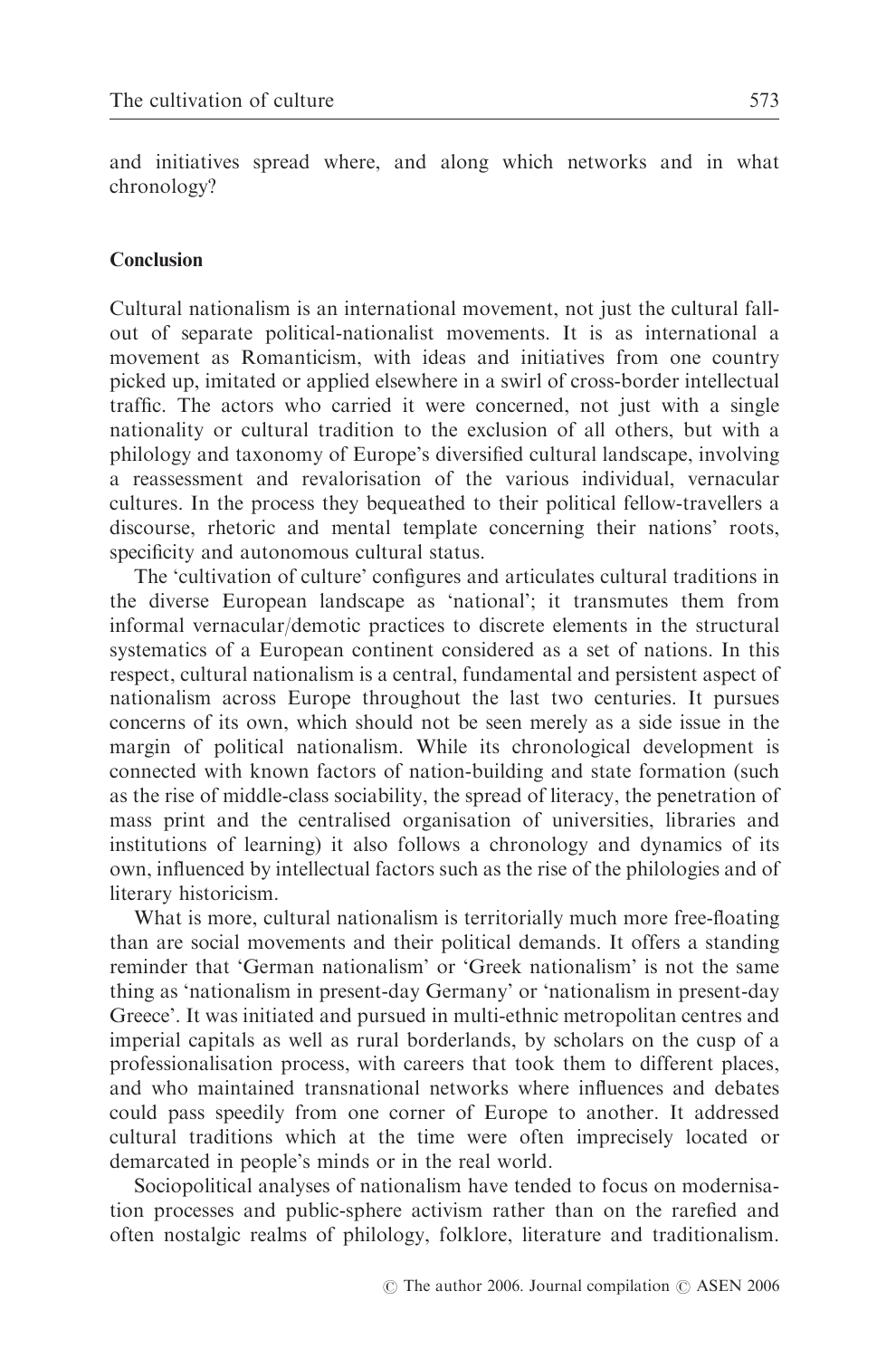Also, single-country case studies will tend to marginalise the radically transnational dynamics of ideas that came from 'abroad', that were expressed in different languages, or that were undertaken in places outside the borders of the present-day state. The early-nationalist cultivation of culture was a pervasive and hugely important concern, but its data have seeped into the footnotes and obiter dicta of political and literary histories. Nonetheless, it poses a rich field of study with its own profile, its own problems and perspectives, and it is indispensible for our proper understanding of nationalism at large.

#### Notes

1 Smith's five-fold typology opens: 'The world is naturally divided into nations, each of which has its peculiar character and destiny' (quoted Smith 1998: 187); Breuilly's three-part definition opens: 'There exists a nation with an explicit and peculiar character' (Breuilly 1993 [1982]: 2).

2 The last point was borne out in a mid-1990s incident in the Netherlands. A social-democrat party leader, Thijs Wöltgens, pointed out that Dutch sovereignty was not necessarily to the advantage of Dutch interests in the European context. Powerful German Länder such as Bavaria or Northrhine-Westphalia, owing to their leverage in the German Federal Republic, could exert greater (albeit indirect) influence in European affairs than could a small, though sovereign, state like the Netherlands. Reactions to this provocative thought experiment made a telling point: the Dutch public felt that the prime importance of Dutch sovereignty (and hence the fundamental raison d'être of an independent Dutch state) lay, not so much in the pragmatic advancement of Dutch interests internationally, as, emotively, in the safeguarding and maintaining of a 'Dutch identity'. The concept of a 'Dutch identity' was, and is, ill-defined, but involves cultural factors such as lifestyle, mentality, traditions and language (Bolkestein 2003).

3 For a sense of the various ongoing debates: Smith 1971; Lawrence 2005; but also Hall 1998 and the special issue of *Nations and Nationalism* (Guibernau and Hutchinson 2004).

4 For an alternative approach, see Leerssen 1996.

5 Literary scholars and historians, for their part, have continued to study the intellectual and rhetorical history of nationalism, usually in the form of small-scale, article-length studies of individual sample cases, at best gathered into thematic collections such as Teich and Porter 1993; Cubitt 1998; Giesen 1991; Berding 1994 and 1996; Řežník and Sleváková 1997. Alongside such essay collections, there are also thematic volumes such as Flacke 1998 and White and Murphy 2001. Monograph studies are scarcer; particularly inspiring are Thiesse 1999 and Geary 2002.

6 Examples of such regionally-comparative studies are Loit 1985; Reiter 1983; Mitchison 1980; Michel 1995; Hettne et al. 1998.

7 Ripert 1917: 58–60. For the Catalan dimension: Miracle 1960; for Galicia: Máiz Suarez 1984; Barreiro Fernández 1982-83.

8 See Thiesse 1991 for France; Van Borgt et al. 1996 for the Netherlands; Jensma 1998 for Friesland.

9 This perhaps reconciles the views of Gellner and Smith as argued out in their famous Warwick Debates, see Nations and Nationalism 2 (1996): 357–70.

10 Wolff 1994 and 2001; Kohn 1960.

11 On Albania: Faensen 1980; Iancovici 1971; Islami 1969; also Elsie 1996. On early Serbian print culture: Holton and Mihailovitch 1988; Király 1993. On Ukraine: Lindheim and Luckyj 1996; Luckyj 1983; Prymak 1996. On Finnish: Klinge 1980. On Fotinov's Bulgarian newspaper: Lord 1963: 264.

12 On Basanavičius: Senn 1980; Krapauskas 2000. On Venelin: Kohn 1960: 66-7. On Kopitar and the Cancioneiro da Ajuda: Michaëlis de Vasconcellos 1904. On Grimm's Celtological correspondence and contacts: Lauer et al. 1991.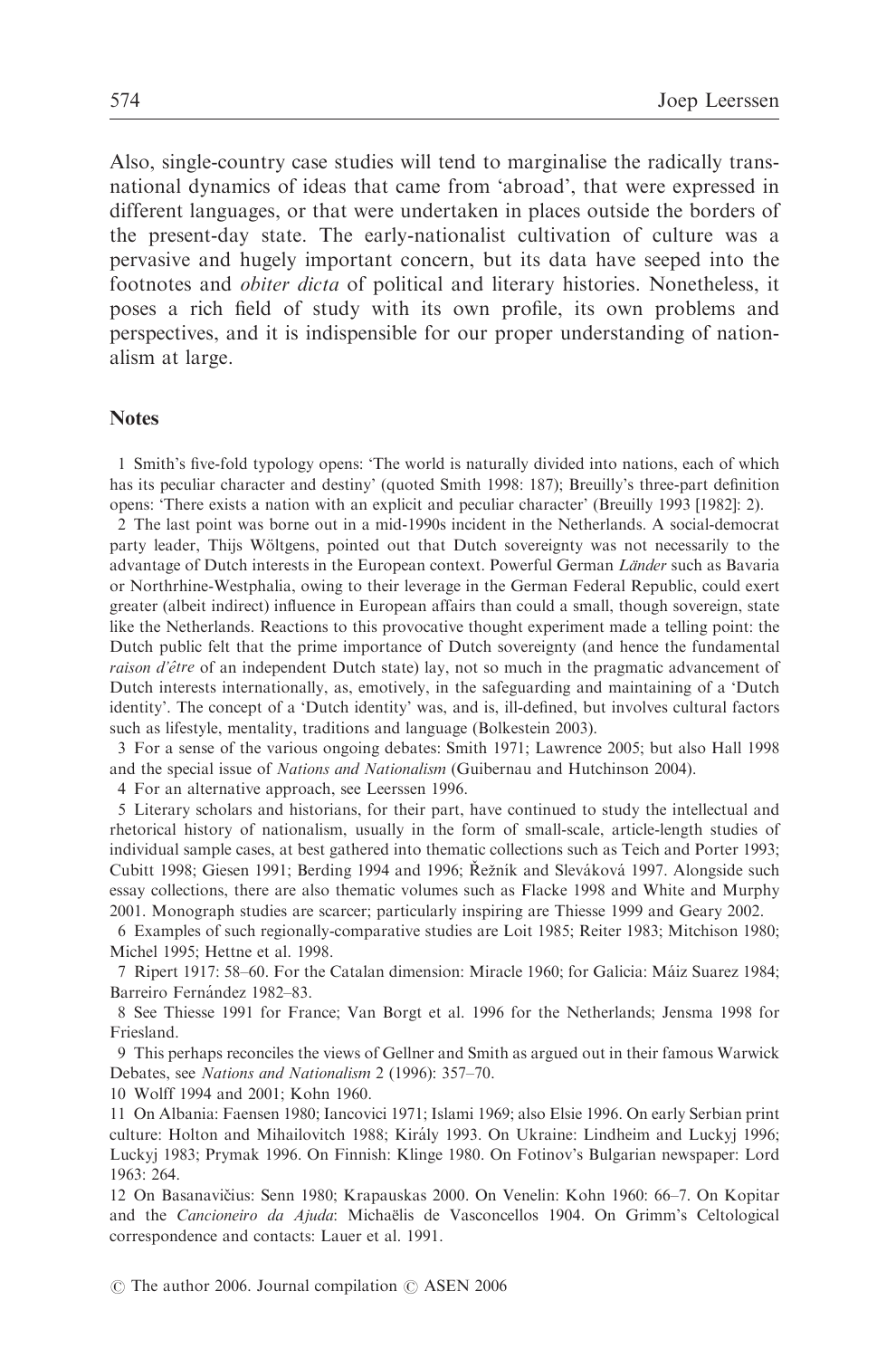13 Classic studies that come to mind are Van Tieghem 1969 [1948]; Praz 1930; Béguin 1946; De Deugd 1966; Gusdorf 1993.

14 For the 'cultural transfer' across Europe through nineteenth-century philological networks: Espagne and Werner 1990 and 1994.

15 On Grimm and his position in emerging Germanistik, see Bluhm 1997; Wyss 1979.

16 This also demonstrates how cultural initiatives anticipate political activism: the Germanistenversammlung foreshadowed the Frankfurt Nationalversammlung of 1848. Fürbeth et al. 1999, especially Habermas's contribution (Habermas 1999); also Leerssen 2006 and Netzer 2006.

17 Repeatedly in Boeckh 1877; cf. Hummel 2003: 218–20.

18 I argue the case in greater detail in Leerssen 1999 and 2004b.

19 Caussat et al. 1996.

20 On purism, Van der Sijs 1999. On language standardisation, Fodor and Hagège 1983–94.

21 Much of this has become popular among cultural historians under the heading of lieux de *mémoire*, following the seminal collection of Pierre Nora (1997 [1984–92]), which has had spin-off projects in various European countries.

22 For the trope of 'the last of . . .': Stafford 1994. For the notion of a 'salvage paradigm' in anthropological studies: Clifford et al. 1987.

23 A comparative project on such national history-writing (Representations of the past: the writing of national histories in Europe) is now being conducted under the auspices of the European Science Foundation (www.uni-leipzig.de/zhs/esf-nhist/index.htm).

#### References

- Armstrong, John A. 1982. Nations before Nationalism. Chapel Hill, NC: University of North Carolina Press.
- Barreiro, Fernández and Xosé Ramón. 1982–83. Historia contemporánea de Galicia, 3 vols. La Coruña: Gamma.
- Béguin, Albert. 1946. L'âme romantique et le rêve. Paris: Corti.
- Berding, Helmut (ed.). 1994. Nationales Bewußtsein und kollektive Identität. Frankfurt: Suhrkamp.
- Berding, Helmut (ed.). 1996. *Mythos und Nation*. Frankfurt: Suhrkamp.
- Bloch, R. Howard and Stephen G Nichols (eds.). 1996. Medievalism and the Modernist Temper. Baltimore, MD: Johns Hopkins University Press.
- Bluhm, Lothar. 1997. Die Brüder Grimm und der Beginn der Deutschen Philologie. Hildesheim: Weidmann.
- Boeckh, August. 1877. Encyklopädie und Methodologie der philologischen Wissenschaften. Leipzig: Teubner.
- Bolkestein, Frits. 2003. 'Nederlandse identiteit in Europa', Ons erfdeel 47: 485–97.
- Breuilly, John. 1993 [1982]. Nationalism and the State. Manchester: Manchester University Press. Caussat, Pierre, Dariusz Adamski and Marc Crépon (eds.). 1996. La langue source de la nation. Messianismes séculiers en Europe centrale et orientale (du XVIIIe au XXe siècle). Sprimont:

Mardaga.

Clifford, James, Virginia Dominguez and Trinh T. Minh-Ha. 1987. 'The politics of representation of other peoples: beyond the "salvage paradigm" in Hal Foster (ed.), Discussions in Contemporary Culture 1. Seattle: Bay Press, 131–7.

- Cubitt, Geoffrey. (ed.) 1998. Imagining Nations. Manchester: Manchester University Press.
- de Deugd, Cornelis. 1966. Het metafysisch grondpatroon van het romantische literaire denken. Groningen: Wolters.
- Edwards, Hywel Teifi. 2000. 'The eisteddfod poet: an embattled figure' in H. T. Edwards (ed.), A Guide to Welsh Literature, c. 1800–1900. Cardiff: University of Wales Press, 24–47.
- Elsie, Robert. 1996. History of Albanian Literature, 2 vols. New York: Columbia University Press.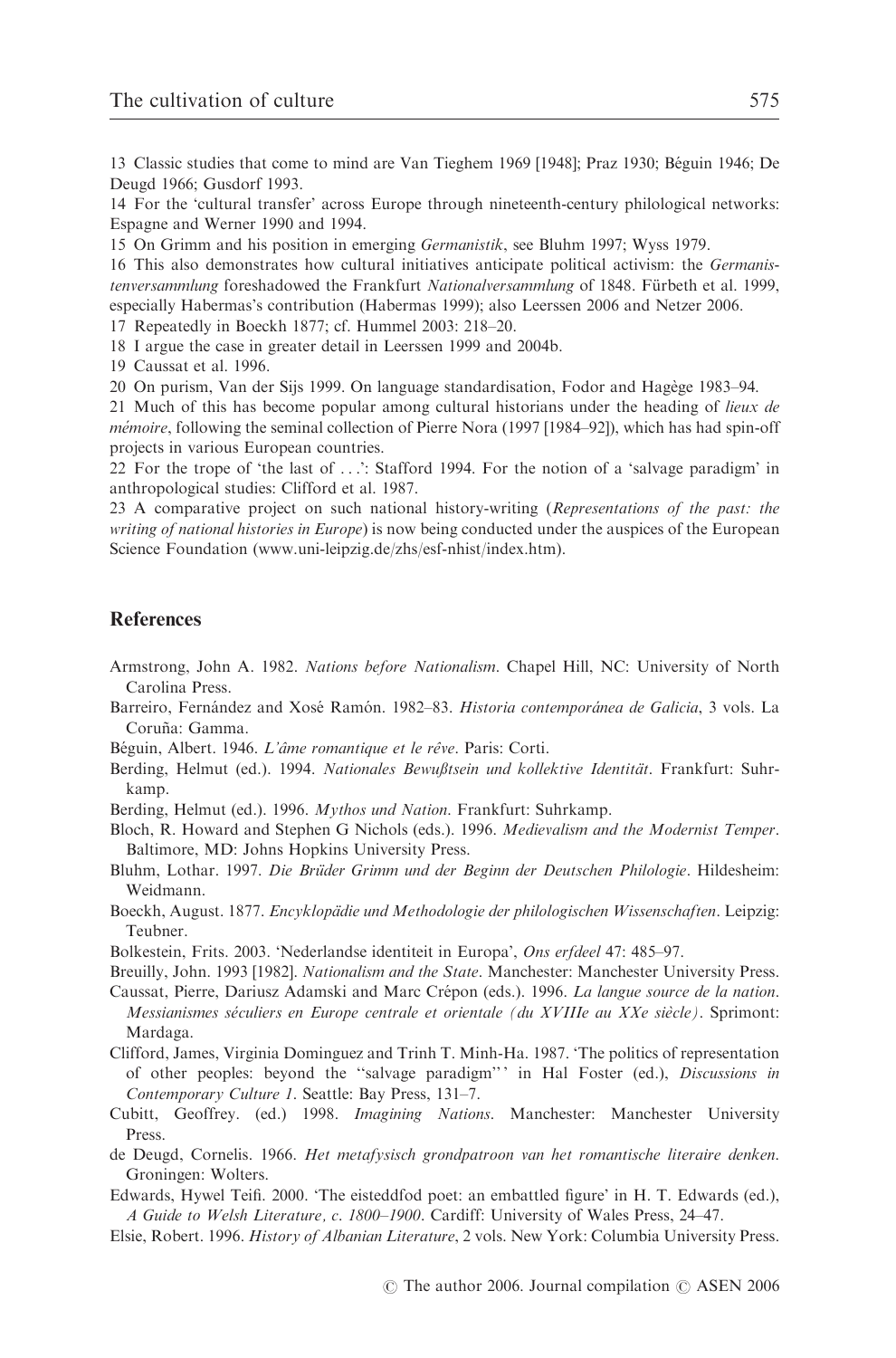- Espagne, Michel and Michael Werner (eds.). 1990. Philologiques I: Contribution a` l'histoire des disciplines littéraires en France et en Allemagne au XIXe siècle. Paris: Maison des sciences de l'homme.
- Espagne, Michel and Michael Werner (eds.). 1994. Philologiques III: Ou'est-ce qu'une littérature nationale? Approches pour une théorie interculturelle du champ littéraire. Paris: Maison des sciences de l'homme.

Faensen, Johannes. 1980. Die albanische Nationalbewegung. Wiesbaden: Harassowitz.

- Flacke, Monika (ed.) 1998. Mythen der Nationen: Ein europäisches Panorama. München and Berlin: Koehler & Amelang.
- Fodor, István and Claude Hagège (eds.). 1983–94. Language Reform: History and Future, 6 vols. Hamburg: Buske.
- Fürbeth, Frank, Pierre Krügel, Ernst E. Metzner and Olaf Müller (eds.). 1999. Zur Geschichte und Problematik der Nationalphilologien in Europa. 150 Jahre Erste Germanistenversammlung in Frankfurt am Main (1846–1996). Tübingen: Niemeyer.
- Geary, Patrick J. 2002. The Myth of Nations: The Medieval Origins of Europe. Princeton, NJ: Princeton University Press.
- Gellner, Ernest. 1983. Nations and Nationalisms. Oxford: Blackwell.
- Giesen, Bernhard (ed.). 1991. Nationale und kulturelle Identität. Frankfurt: Suhrkamp.
- Guibernau, Montserrat and John Hutchinson (eds.). 2004. History and National Destiny: Ethnosymbolism and its Critics. Oxford: Blackwell.
- Gusdorf, Georges. 1993. Le romantisme, 2 vols, (1st edn. 1984–85). Paris: Payot.
- Habermas, Jürgen. 1999. 'Was ist ein Volk?' in F. Fürbeth, P. Krügel, E. E. Metzner and O. Müller (eds.), Zur Geschichte und Problematik der Nationalphilologien in Europa. 150 Jahre Erste Germanistenversammlung in Frankfurt am Main (1846–1996). Tübingen: Niemeyer, 23–39.
- Hall, John A. (ed.). 1998. The State of the Nation: Ernest Gellner and the Theory of Nationalism. Cambridge: Cambridge University Press.
- Hastings, Adrian. 1997. The Construction of Nationhood: Ethnicity, Religion and Nationalism. Cambridge: Cambridge University Press.
- Hettne, Björn, Sverker Sörlin and Uffe Østergård. 1998. Den globala nationalismen. Stockholm: SNS.
- Hobsbawm, Eric J. 1990. Nations and Nationalism since 1780: Programme, Myth, Reality. Cambridge: Cambridge University Press.
- Holton, Milne. and Vasa D. Mihailovitch. 1988. Serbian Poetry from the Beginnings to the Present. New Haven, CT: Yale Center for International and Area Studies.
- Hroch, Miroslav. 1968. Die Vorkämpfer der nationalen Bewegung bei den kleinen Völkern Europas. Eine vergleichende Analyse zur gesellschaftlichen Schichtung der patriotischen Gruppen. Praha: Universita Karlova.
- Hroch, Miroslav. 1996. In the National Interest. Prague: Charles University.
- Hummel, Pascale. 2003. Philologus auctor. Le philologue et son oeuvre. Bern: Lang.
- Hutchinson, John. 1987. The Dynamics of Cultural Nationalism: the Gaelic Revival and the Creation of the Irish Nation State. London: Allen & Unwin.

Iancovici, Sava. 1971. 'Relations roumano-albanaises à l'époque de la renaissance et de l'émancipation du peuple albanais', Revue des études sud-est européennes 9: 5-48, 225-48.

- Islami, Myslim. 1969. Naum P. Veqilharxhi. Prishtinë: Rilindja.
- Jensma, Goffe. 1998. Het rode tasje van Salverda. Burgerlijk bewustzijn en Friese identiteit in de negentiende eeuw. Ljouwert: Fryske Akademy.
- Juaristi, Jon. 2000. El linaje de Aitor. Madrid: Taurus.
- Király, Péter. 1993. National Endeavours in Central and Eastern Europe as Reflected in the Publications of the University Press of Buda. Budapest: Magyar Felsöktatás.
- Klinge, Matti. 1980. "'Let us be Finns'': The birth of Finlands national culture' in Rosalind Mitchison (ed.), The Roots of Nationalism: Studies in Northern Europe. Edinburgh: John Donald, 67–75.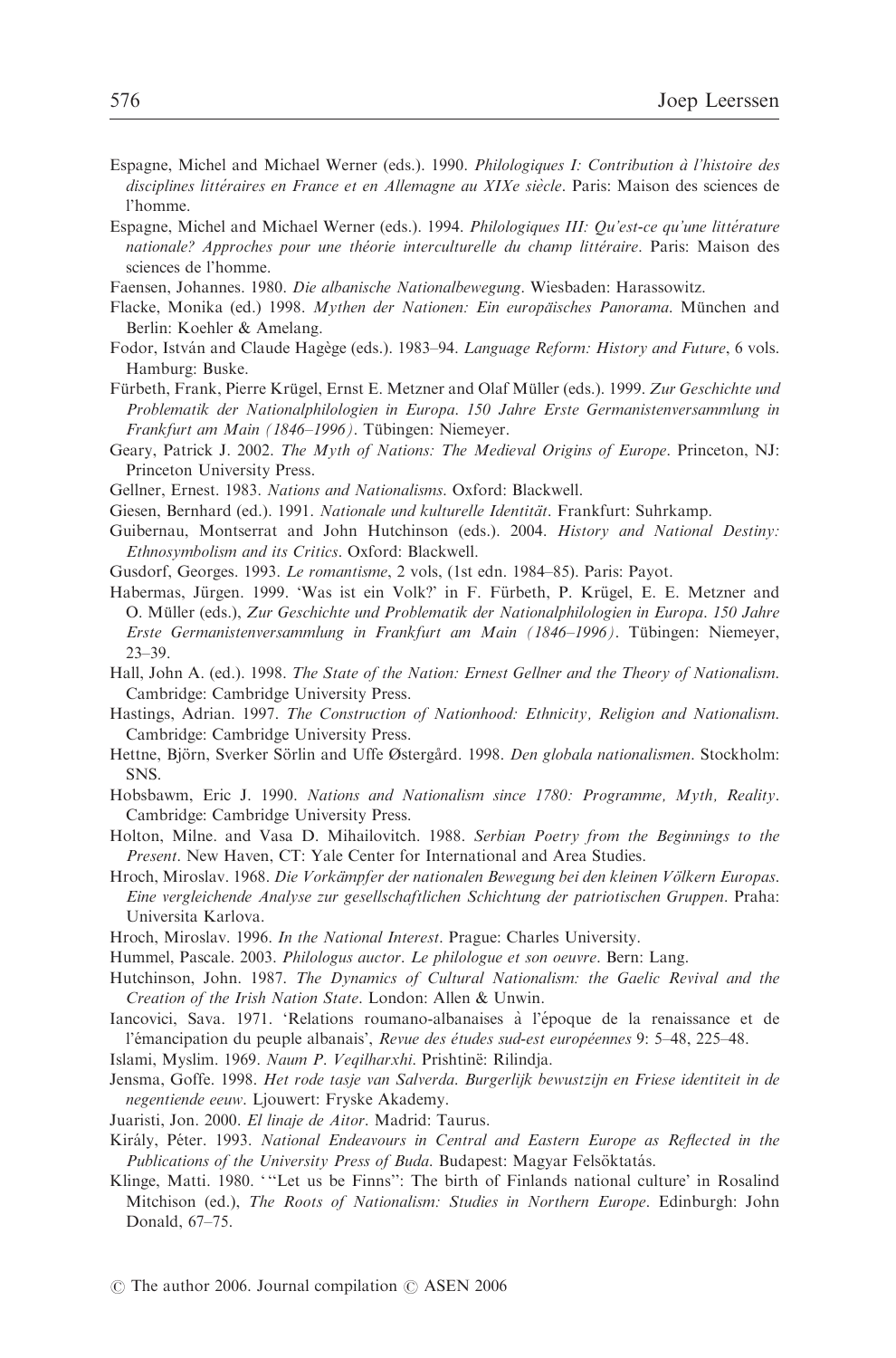Kohn, Hans. 1960. Pan-Slavism, its History and Ideology. New York: Vintage.

- Koselleck, Reinhart. 1979. Vergangene Zukunft.Zur Semantik geschichtlicher Zeiten. Frankfurt: Suhrkamp.
- Krapauskas, Virgil. 2000. Nationalism and Historiography: the Case of Nineteenth-Century Lithuanian Historicism. New York: Columbia University Press.
- Lauer, Bernhard, Bärbel Plötner and Donatien Laurent. 1991. 'Jacob Grimm und Th. Hersart de La Villemarqué: Ein Briefwechsel aus der Frühzeit der modernen Keltologie', Jahrbuch der Bru¨der Grimm-Gesellschaft 1: 17–83.

Lawrence, Paul. 2005. Nationalism: History and Theory. London: Pearson.

- Leerssen, Joep. 1996. Remembrance and Imagination: Patterns in the Historical and Literary Representation of Ireland in the Nineteenth Century. Cork: Cork University Press.
- Leerssen, Joep. 1999. Nationaal denken in Europa: een cultuurhistorische schets. Amsterdam: Amsterdam University Press.
- Leerssen, Joep. 2004a. 'Literary historicism: romanticism, philologists, and the presence of the past', Modern Language Quarterly 65(2): 221–43.
- Leerssen, Joep. 2004b. 'Ossian and the rise of literary historicism' in Howard Gaskill (ed.), The Reception of Ossian in Europe. London: Continuum, 109–25.
- Leerssen, Joep. 2006. De bronnen van het vaderland: Taal, literatuur en de afbakening van Nederland, 1806–1890. Nijmegen: Vantilt.
- Leerssen, Joep and Marita Mathijsen (eds.). 2002. Oerteksten: Nationalisme, edities en canonvorming. Amsterdam: Instituut voor Cultuur en Geschiedenis.
- Lindheim, Ralph and Georges S. N. Luckyj (eds.) 1996. Towards an Intellectual History of the Ukraine. Toronto: University of Toronto Press.
- Loit, Aleksander. (ed.) 1985. National Movements in the Baltic Countries during the Nineteenth Century. Uppsala: Almqvist & Wiksell.
- Lord, Albert B. 1963. 'Nationalism and the muses in the Balkan Slavic literature in the modern period' in C. Jelavich and B. Jelavich (eds.), The Balkans in Transition. Berkeley, CA: University of California Press, 258–96.
- Luckyj, Georges S. N. 1983. Panteleimon Kulish: a Sketch of his Life and Times. New York: Columbia University Press.
- Máiz Suarez, Ramón. 1984. O rexionalismo galego: Organización e ideoloxía (1886–1907). A Coruña: Castro.
- Michaëlis de Vasconcellos, Carolina. 1904. 'Resenha bibliographica' in Carolina Michaëlis de Vasconcellos (ed.), Cancioneiro da Ajuda. Edição critica e commentada. Halle/Saale: Niemeyer, 1–53.
- Michel, Bernard. 1995. Nations et nationalismes en Europe centrale. Paris: Aubier.
- Miracle, Josep. 1960. La restauració dels Jocs Florals. Barcelona: Aymà.
- Mitchison, Rosalind. (ed.) 1980. The Roots of Nationalism: Studies in Northern Europe. Edinburgh: John Donald.
- Nora, Pierre (ed.). 1997. Les lieux de mémoire, Quarto edn.; 1st edn. 1984–92. 3 vols. Paris: Gallimard.
- Netzer, Katinka. 2006. Wissenschaft aus nationaler Sehnsucht: Verhandlungen der Germanisten 1846 und 1847. Heidelberg: Winter.
- O'Leary, Philip. 1994. The Prose Literature of the Gaelic Revival, 1881–1921: Ideology and Innovation. University Park, PA: Pennsylvania State University Press.
- O'Leary, Philip. 2004. Gaelic Prose in the Irish Free State, 1922–1939. Dublin: University College Dublin Press.
- Praz, Mario. 1930. La carne, la morte e il diavolo nella letteratura romantica. Milano.
- Prymak, Thomas M. 1996. *Mykola Kostomarov: a Biography*. Toronto: University of Toronto Press.
- Reiter, Norbert. (ed.). 1983. Nationalbewegungen auf dem Balkan. Wiesbaden: Harassowitz.
- Řežník, Miloš and Ivana Sleváková (eds.). 1997. Nations, Identities, Historical Consciousness. Volume Dedicated to Prof. Miroslav Hroch. Prague: Faculty of Philosophy, Charles University.